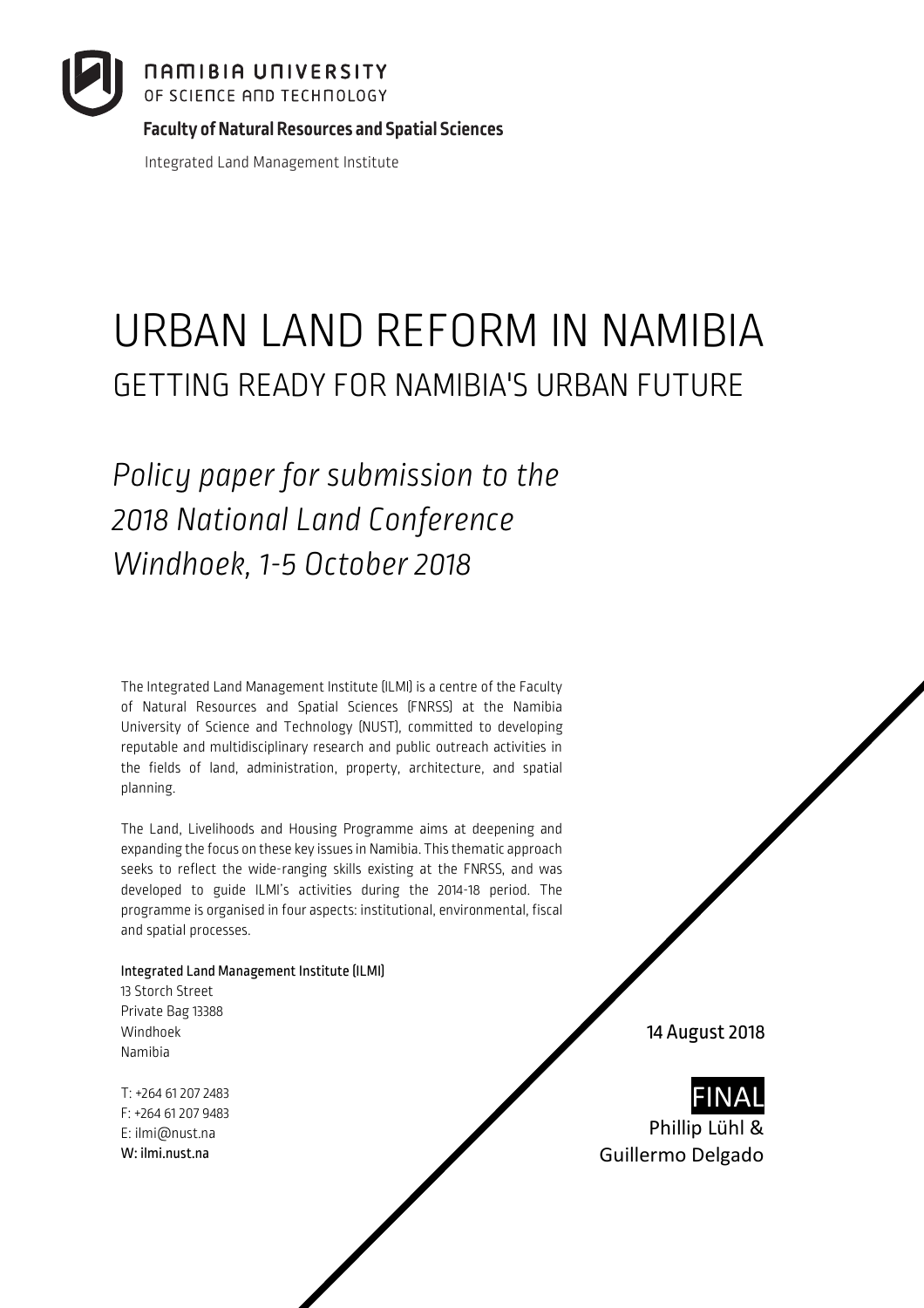

13 Storch Street Private Bag 13388 Windhoek NAMIBIA

**Faculty of Natural Resources and Spatial Sciences**

Integrated Land Management Institute

#### **ABOUT THIS DOCUMENT**

This document outlines some pertinent questions regarding urbanization in Namibia, provides central policy recommendations and identifies relevant research gaps to guide the policy debate on urban land reform as part of the 2<sup>nd</sup> National Land Conference scheduled for 1-5 October 2018.

#### **CONTENT**

| А. |     |                                                                                       |  |
|----|-----|---------------------------------------------------------------------------------------|--|
| В. |     |                                                                                       |  |
|    | 1.  | Namibia's future is predominantly urban - a unique opportunity to fight poverty       |  |
|    | 2.  | Namibia will have to accommodate 2 million additional urban residents by 2050 5       |  |
|    | 3.  | Government spends insufficient resources on housing and urban development 6           |  |
|    | 4.  |                                                                                       |  |
|    | 5.  |                                                                                       |  |
|    | 6.  |                                                                                       |  |
|    | 7.  | The low-density sub-urban model is unsustainable and reproduces inequality  8         |  |
|    | 8.  |                                                                                       |  |
|    | 9.  |                                                                                       |  |
|    | 10. | The private sector cannot provide structural solutions for ultra-low income groups 11 |  |
|    | 11. | Rural and urban are not separate entities, but part of a dynamic (global) system 11   |  |
| C. |     |                                                                                       |  |
|    | 1.  |                                                                                       |  |
|    | 2.  |                                                                                       |  |
|    | 3.  |                                                                                       |  |
|    | 4.  |                                                                                       |  |
|    | 5.  |                                                                                       |  |
| D. |     |                                                                                       |  |
| Ε. |     |                                                                                       |  |
| F. |     |                                                                                       |  |

#### **ACKNOWLEDGEMENTS**

The authors acknowledge the contributions of numerous persons and institutions to the earlier stages of drafting this paper, specifically those that took part in the half day workshop on urban land reform as part of the ILMI New Land Question Series on 2 August 2018.

#### **DISCLAIMER**

ILMI is a research centre at the Faculty of Natural Resources and Spatial Sciences (FNRSS) at the Namibia University of Science and Technology (NUST). Views expressed by the authors are not to be attributed to any of these institutions. Please visit our website for details on ILMI's publications policy: http://ilmi.nust.na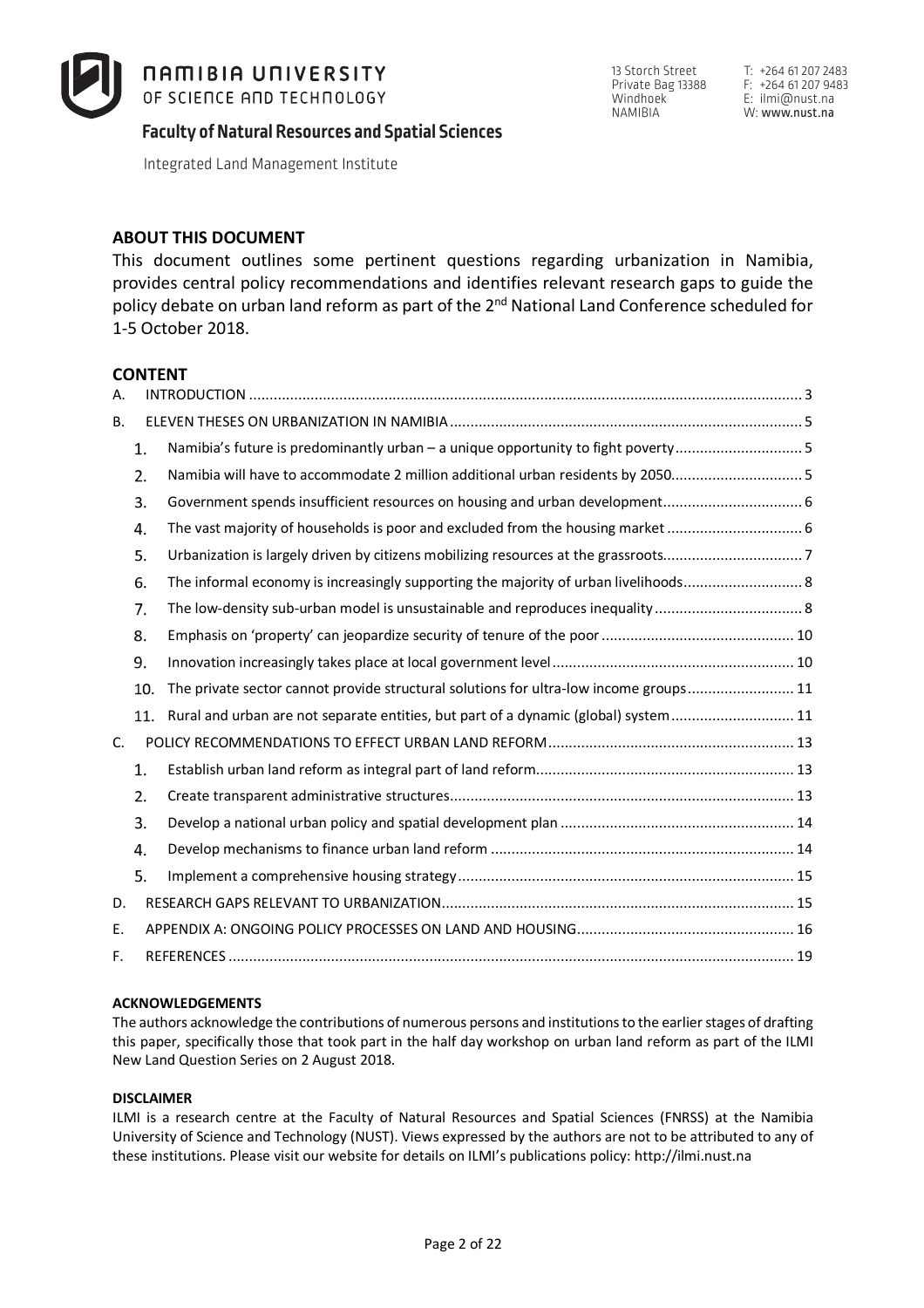

Integrated Land Management Institute

# **A. INTRODUCTION**

It is widely recognized that urbanization is the defining characteristic of our times. In a similar way in which the industrial revolution marked many countries in the 19<sup>th</sup> Century, today our planet's 'urban revolution' is considered by many a defining moment for the human species as a whole<sup>1</sup>.

While cities cover only 0.5% of the Earth's surface<sup>2</sup> they account for over 80% of the world's GDP<sup>3</sup>. However, 'the urban' is not something reduced to what happens in 'cities', but extends throughout the planet's territory in the form of power lines, telecommunications, airspace jurisdictions, marine exploration licenses, mining rights<sup>4</sup>. These cut across old urban-rural divisions, and in many cases also nation-states borders.

The challenges and opportunities of informal settlements and the informal economies have led to new paradigms of planning that leave behind past ideas that hoped for a 'grand plan' to be implemented from 'the top' to 'the bottom'5. Today, particularly in 'the Global South', partnerships where stakeholders 'meet each other half way' (central government, local government, professionals, and inhabitants), appear to hold considerable potential for equitable, localized, and sustainable urban development<sup>6</sup>. Under this paradigm, government keeps focus on the core issues (e.g. bulk infrastructure, subsidies), and for the rest it promotes partnerships.

Cities are contested and are political by definition. How to live together is the most basic political question, and cities are by definition places of density, diversity, and intense activity. Cities also shape ourselves, which is where 'the right to the city' comes in<sup>7</sup>: the right to transform the places we live. Why is this important? Because by changing the places we live, we change ourselves<sup>8</sup>.

Namibia's geography and urban spaces have been largely shaped by a process of gradual dispossession, both rural and urban; this process did not stop with independence in 1990, but continues today. In a similar way that the Apartheid administration placed considerable efforts in restructuring South West Africa to befit its racist objectives through the Odendaal Plan. Up to now, debates on government intervention on 'urban land reform' have been reduced to discussions on the Flexible Land Tenure System. While this initiative is highly relevant, there is a lack of a pro-active overall vision with regards to urbanisation.

Today we need the anti-Odendaal plan<sup>9</sup>. It is this 'counter plan', inspired by equity that will be here referred to as 'urban land reform', a strategy that embraces difference, creates spaces for being together, repairs inequities from the past, empowers existing and potential economic opportunities, and paves the way for the society of the future. The challenge is not only how to deal with future urban growth, but how to support the hundreds of thousands already living in informal settlements in urban areas, as well as those living in rural towns and

13 Storch Street Private Bag 13388 Windhoek<sup>-</sup> NAMIBIA

T: +264 61 207 2483 F: +264 61 207 9483 E: ilmi@nust.na W: www.nust.na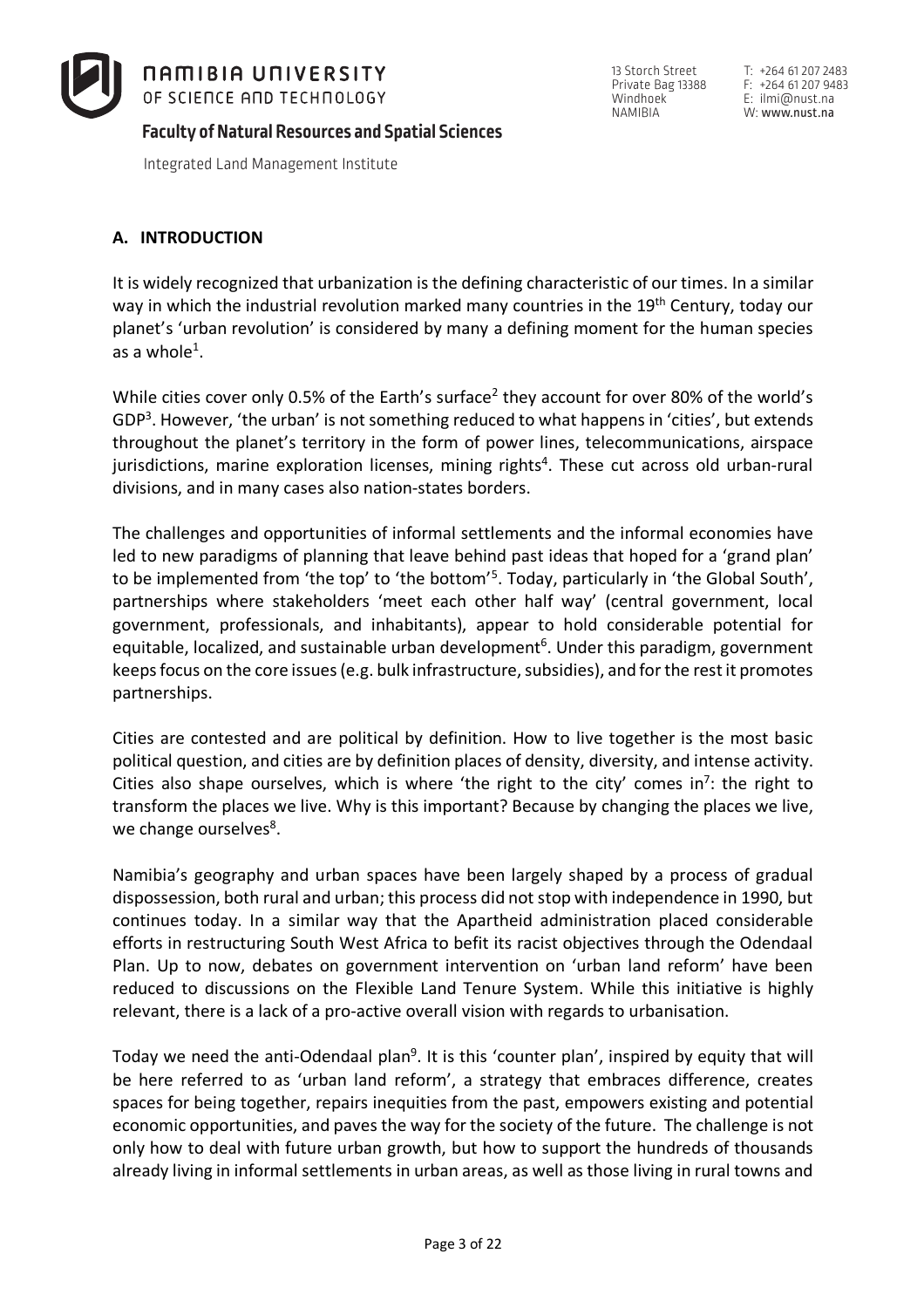

Integrated Land Management Institute

villages and other urbanizing areas. Matters of bulk infrastructure, such as water and electricity, employment and support to informal economies, are part and parcel to this. An urban land reform programme should overhaul the spatial inequality that characterises Namibia's entire territory.



*Speculative territorial development map of Namibia: map by author.* 

T: +264 61 207 2483 F: +264 61 207 9483 E: ilmi@nust.na W: www.nust.na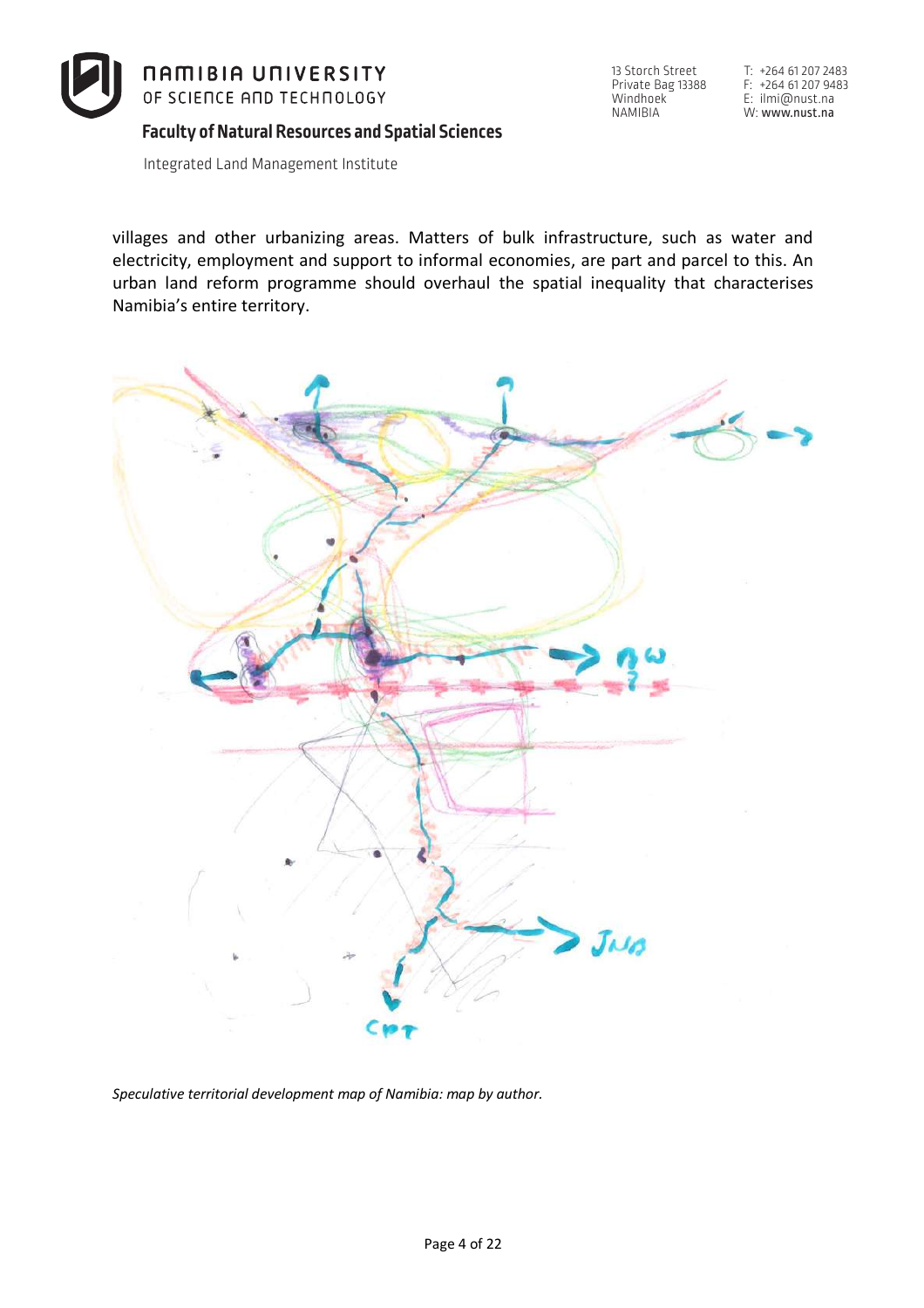

Integrated Land Management Institute

#### **B. ELEVEN THESES ON URBANIZATION IN NAMIBIA**

#### **Namibia's future is predominantly urban – a unique opportunity to fight poverty**

Urbanization is partly due to rural-urban migration, and partly due to (internal) growth of urban populations<sup>10</sup>; it is also strongly linked to prospects of jobs and better opportunities in urban areas. Only a few countries have experienced weakened urbanization, but in all cases this has been in a context of general economic slowdown $11$ . Even where rural development succeeds, this does not reverse migration to urban areas<sup>12</sup>. In Namibia considerable investment has been allocated for rural development through land resettlement in the first 28 years since independence, in some years reaching a cost of N\$2mln per beneficiary<sup>13</sup>; this is equivalent to the amount that would be required to support access to land and housing for 67 urban dwellers through the Shack Dwellers Federation of Namibia programme<sup>14</sup>. Urbanization should not be considered a threat, but an opportunity to find innovative solutions to harness skills and knowledge within communities', civil society and the private sector, and strengthen the state's capacity to provide services to reduce poverty.

> *The 2018 National Land Conference (NLC) must acknowledge that Namibia's future will be largely urban. Urbanization holds potential for more impactful development, and can be part of the solution to reduce poverty. Concomitant resources must be made available to take advantage of the opportunities that directing urbanization at the National scale holds in terms of prosperity for the majority.*

#### **Namibia will have to accommodate 2 million additional urban residents by 2050**

In 2018 50% of Namibia's population lives in urban areas<sup>15</sup>. At Independence that figure stood at only 28%<sup>16</sup>, and hence 'the urban' did not receive attention at the first National Land Conference in 1991. As a consequence the increase in urbanization from 28% to 50% was not steered proactively by Government, leading to the urban land and housing crisis of today. Now is the time for Namibia's urban future to be imagined. We have a unique opportunity to turn this tide in our favour, which many other countries in Africa, Latin America, and Southeast Asia have missed.



*Source: UN World urbanization prospects 2018 available at https://esa.un.org/unpd/wup/Country-Profiles/*

13 Storch Street Private Bag 13388 Windhoek NAMIBIA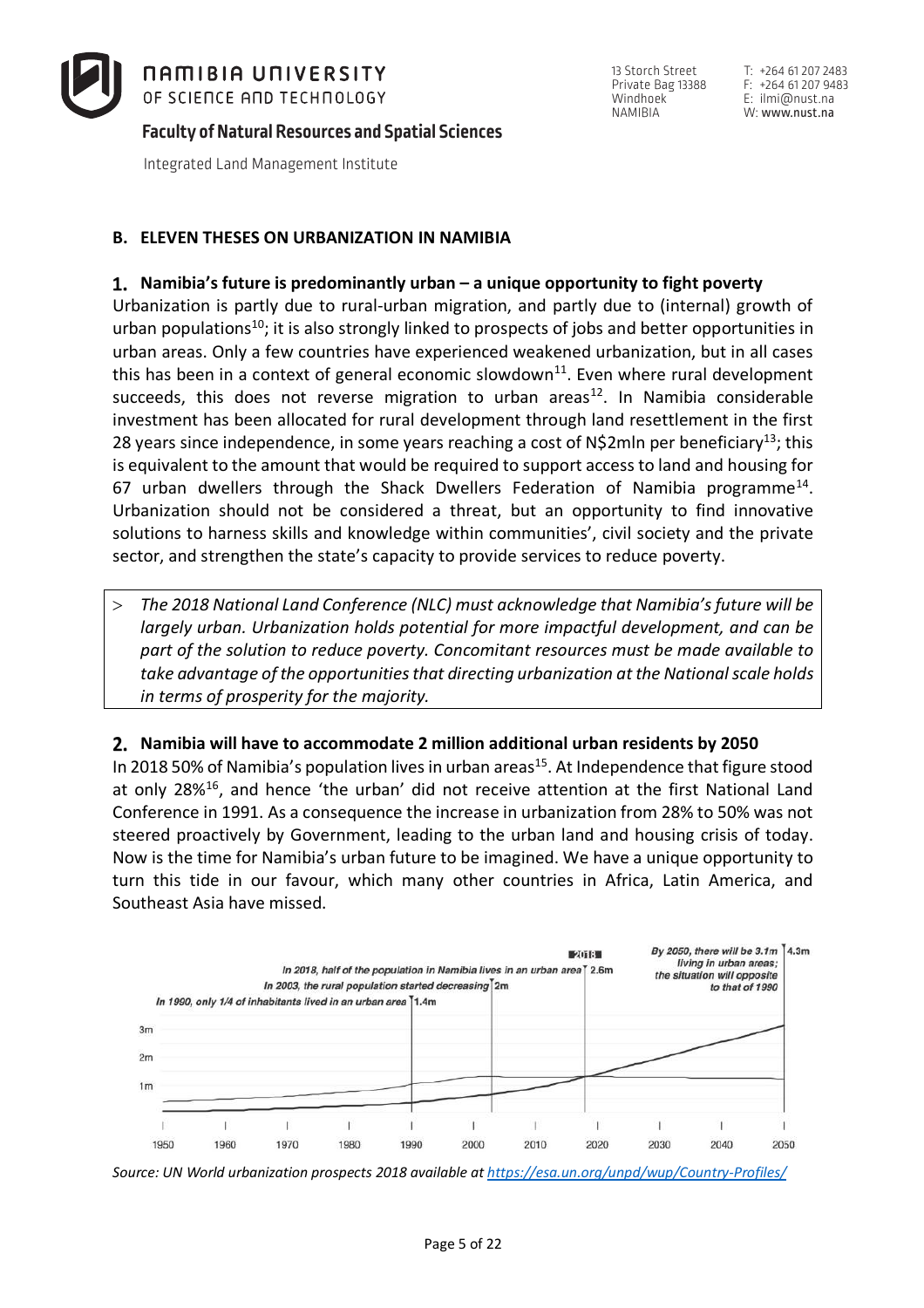

Integrated Land Management Institute

T: +264 61 207 2483 F: +264 61 207 9483 E: ilmi@nust.na W: www.nust.na

> *The 2018 NLC must put most of its emphasis on urban land reform to be prepared for the urban future in the next 30 years, or the urban land and housing crisis will grow to dimensions where intervention will only be able to mitigate some of the harsh living conditions in informal settlements.*

# **Government spends insufficient resources on housing and urban development**

There are three main ways that Government invests in urban housing: through the National Housing Enterprise (NHE) and the suspended Mass Housing Development Programme (MHDP), through the Build Together Programme  $(BTP)^{17}$ , and through support to Shack Dwellers' Federation of Namibia (SDFN). NHE is characterised by a slow pace of delivery and high input cost<sup>18</sup>. Although BTP is the most long-term and far-reaching programme there is no thorough evaluation of its impact; a pilot study by NUST is currently underway<sup>19</sup>. Government support for SDFN is through an annual financial allocation to the Twangana Fund<sup>20</sup>, but this is negligible versus the scale of the informal settlement challenge.

Since Independence, budget allocations to housing development (including DBTP, SDFN, NHE and MHDP) have historically been around 0.1% of GDP, far below international figures such 0.6% of GDP (European Union member states in 2015)<sup>21</sup>, 0.3% for OECD Countries<sup>22</sup>, 0.5% in Zambia<sup>23</sup> or up to 3.7% of GDP in South Africa<sup>24</sup>. While this figure does not consider expenditure for bulk infrastructure<sup>25</sup> and other public investment supporting housing, it does illustrate a great demand for increased public spending on housing and urban development, which will provide the necessary basis for increased economic growth.

Calculating government contribution to SDFN, NHE, and rural land reform, it can be said that the impact of public spending on the urban poor is a way to make a broader impact in the living conditions of low-income inhabitants<sup>26</sup>.

> *The 2018 NLC must commit to increase public spending on urban development and housing to levels that will ensure adequate impact in curbing the urban land and housing crisis. The NLC should commission a team to explore funding innovationsto support urban development in Namibia.* 

### **The vast majority of households is poor and excluded from the housing market**

Namibia is characterized by high, though slightly reducing, income inequality. It remains at the top of the list of the GINI Index<sup>27</sup>. 89% of households have a monthly income below  $N\$ 5,000 and 7% have a monthly income between N\$ 5,000 and 10,000<sup>28</sup>. Even middle income employees in Namibia's public service sector experience difficulties in accessing adequate housing<sup>29</sup>, including nurses, police officers, military personnel and teachers. The most vulnerable sectors of Namibia's labour force, such as domestic workers, security guards, or construction workers, as well as those working in the informal economy, are much further removed from attaining adequate housing.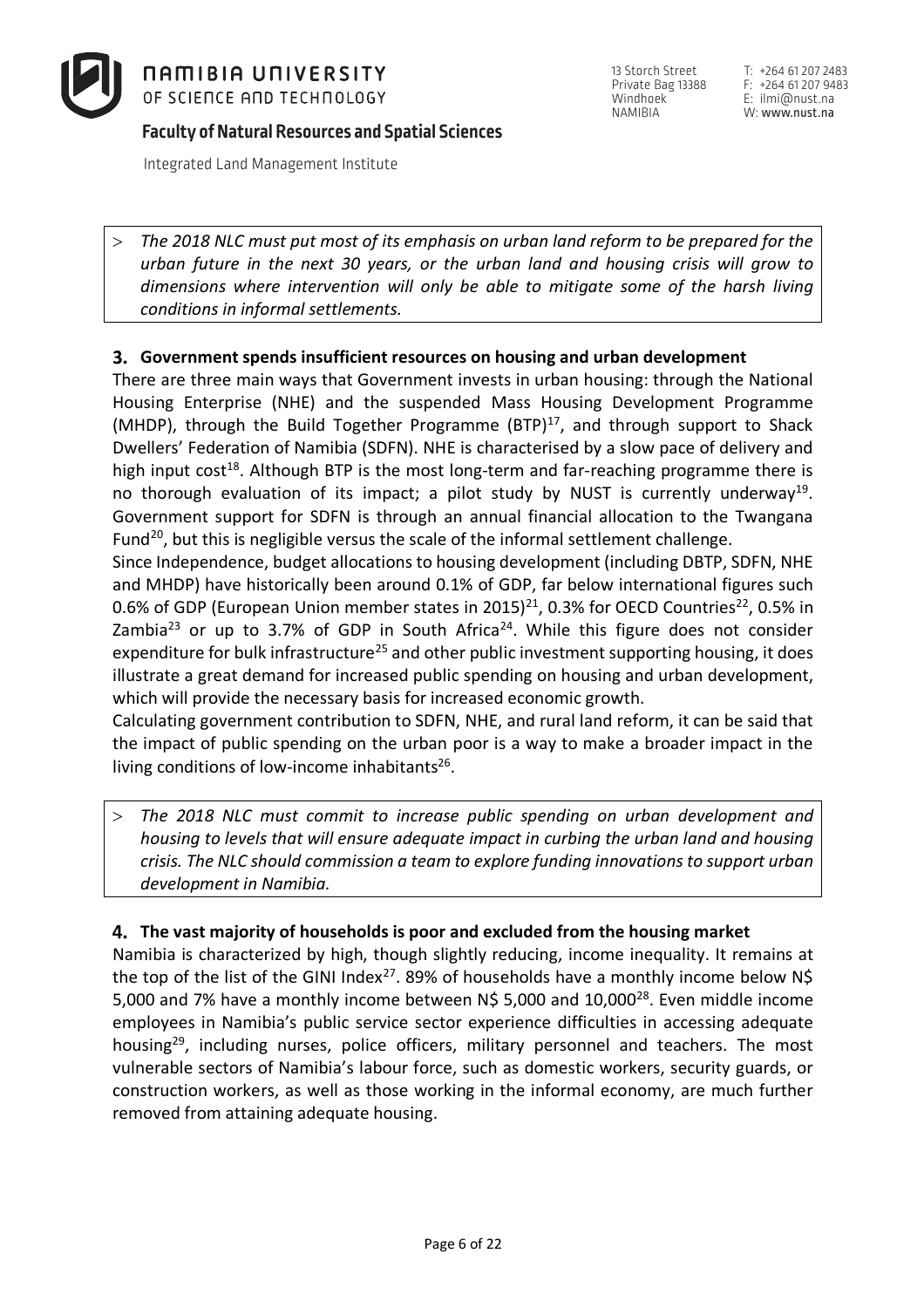

Private Bag 13388 Windhoek<sup>1</sup> NAMIBIA

13 Storch Street

Integrated Land Management Institute



*Completed yet largely vacant MHDP-1 houses in Walvis Bay, 2015*

> *The 2018 NLC must commit urban land reform efforts to be directed to improve the situation for the urban poor in order to have the widest possible effect as this group represents the vast majority of citizens in the near future.*

### **Urbanization is largely driven by citizens mobilizing resources at the grassroots**

At Independence it was estimated that only 20% of the urban population lived in informal settlements<sup>30</sup>. Today, 2 out of every 3 people in an urban area live in an informal settlement<sup>31</sup>. This is a massive transformation, that has taken place in a remarkably organized manner compared to conditions observed in neighbouring countries. Organized communities such as Shack Dwellers' Federation of Namibia stand out as international examples<sup>32</sup> and their efforts have demonstrated that low-income groups are best placed to gather information about themselves<sup>33</sup>, organise and mobilise resources<sup>34</sup>, and with the help of proactive professionals, develop their own settlement layouts and implement them<sup>35</sup>. While not every informal settlements inhabitant belongs to the SDFN, they have developed bottom-up mechanisms that can be replicated for other low-income communities. Ample resources exist, drawing from national and international experience on how to support low-income communities in informal settlements36.

There is increasing recognition that unlawful occupation of urban land may be sociallylegitimate where there is no available mechanism to access land, and some governments are taking an accommodating approach  $37$ .



*Community-led mapping in Gobabis. Source: http://namibia-shackdwellers.blogspot.co.za/*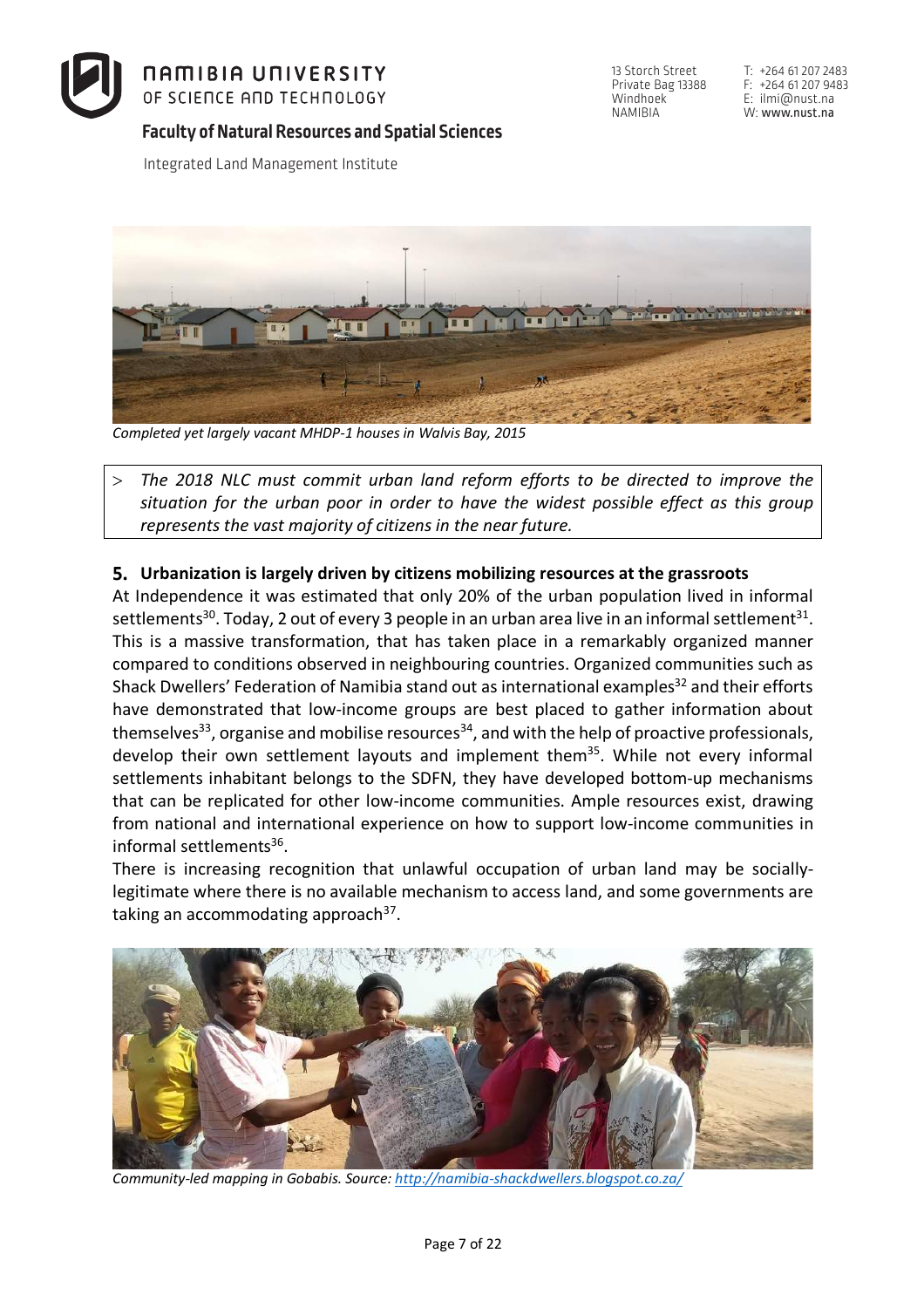

Integrated Land Management Institute

T: +264 61 207 2483 F: +264 61 207 9483 E: ilmi@nust.na W: www.nust.na

> *The 2018 NLC must commit adequate state support and resources for organized communities to drive their own urban land and housing solutions based on their established needs and affordability. The state must establish mechanisms to support 'community finance institutions' to invest in urban and rural land improvements.* 

# **The informal economy is increasingly supporting the majority of urban livelihoods**

In the  $19<sup>th</sup>$  and  $20<sup>th</sup>$  century urbanization has occurred in many parts of the world with industrialization forming the basis of supporting urban livelihoods. However, historically Namibia's economy has been based on resource-extraction, with minimal production and value addition to support urban jobs and negligible local demand. With Namibia gaining independence in an era of highly competitive globalizing markets, 'traditional industrialization' such as other countries have experienced is increasingly unlikely. Namibia largely experiences jobless growth<sup>38</sup> and unemployment is high and increasing, already 67% of employment lies within the informal sector, following larger continental trends<sup>39</sup>. Considering that women are most active in the informal sector<sup>40</sup>, housing strategies enabling informal livelihood generation are an affirmation towards gender equality. Considering a population largely generating livelihoods in the informal economy is important when developing policies and programmes, which are often based on the assumptions of widespread formal employment driven by industrialization.



*Traders at Herero Mall informal market in Katutura. Photo by author.*

> *The NLC must acknowledge the importance of the informal economy in urban development and livelihood generation. Besides conventional public amenities, public land and infrastructure must be made available to support the informal economy.*

### **The low-density sub-urban model is unsustainable and reproduces inequality**

The development model segregating the function of the city to separate areas (e.g. industrial, residential, CBD) is a specific form of urban development<sup>41</sup> that has been promoted since the 1950s. In that context housing is often simplistically understood as the mere construction of houses, disregarding the long-term sustainability of the infrastructure that is needed to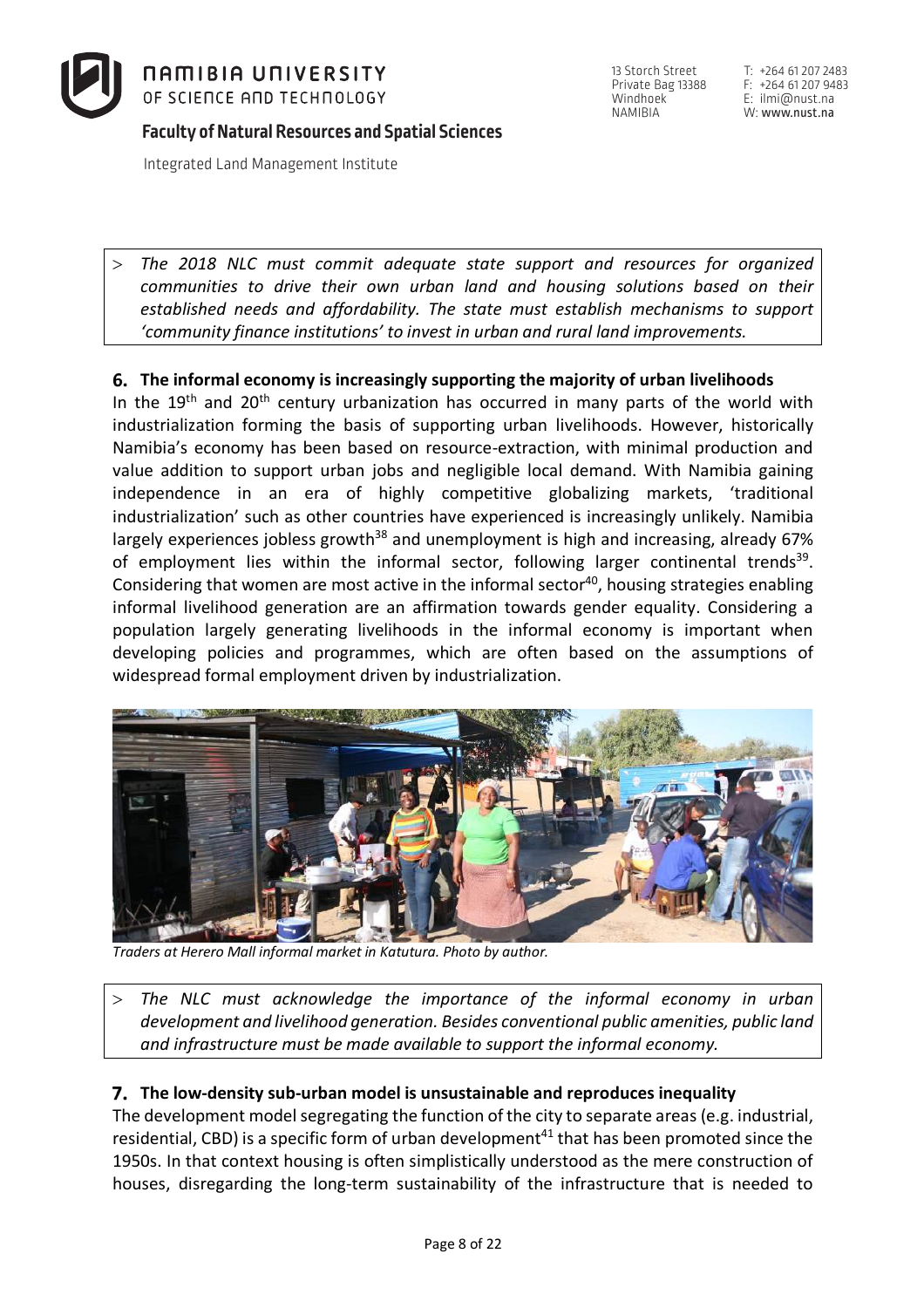

Integrated Land Management Institute

support adequate housing, such as bulk infrastructure, public amenities, and other aspects that sustain health, well-being and dignified living. The common perception that Namibia has vast land available is misleading, if the high cost for land servicing per household and the low rates base in the long-term is taken into consideration. The established minimum erf size of  $300m<sup>2</sup>$  (for single residential zoning) is unaffordable to the majority, costing an average of  $N$86,000$  per erf to service<sup>42</sup>, and is widely regarded by communities and built environment professionals alike to be a major cause of retarding land delivery.

Furthermore, planning terminologies like 'low-density' and 'high-density' are usually used to refer to 'wealthy' and 'poorer' neighbourhoods, embedding inequality and segregation through class (and race, considering Apartheid legacies) in the very structure of cities. Mixedincome neighbourhoods are virtually non-existent in Namibia. This might satisfy 'land value', which keeps the 'property market' on a growth track that is desirable for financial institutions. But it also maintains socially untenable segregation between groups, and restricts poorer inhabitants to areas with inferior infrastructure and less opportunities for participating in the urban economy.

Land delivery is undertaken by various professions that are regulated<sup>43</sup>, including legislated minimum fees<sup>44</sup>. This in turn informs university curricula, largely educating future professionals how to perform in 'the formal sector'<sup>45</sup>, and often side-lining more realistic, but complex developmental challenges.



*Spatial segregation continues to structure most Namibian urban spaces: Windhoek. Photo by author.*

- > *The 2018 NLC must pledge to re-think the expansive sub-urban model (urban sprawl) and work towards more compact and sustainable cities that will maximize the impact of public infrastructure and encourage urban economies to develop across all scales.*
- > *The 2018 NLC must create mechanisms for local authorities to determine special development areas within their planning schemes to redress apartheid-designed urban structures and 'redistribute' access to urban livelihoods.*
- > *The NLC must task professional bodies and educational institutions to produce a plan of action to reform legislation governing each discipline as well as liaising with educational*

13 Storch Street Private Bag 13388 Windhoek NAMIBIA

T: +264 61 207 2483 F: +264 61 207 9483 E: ilmi@nust.na W: www.nust.na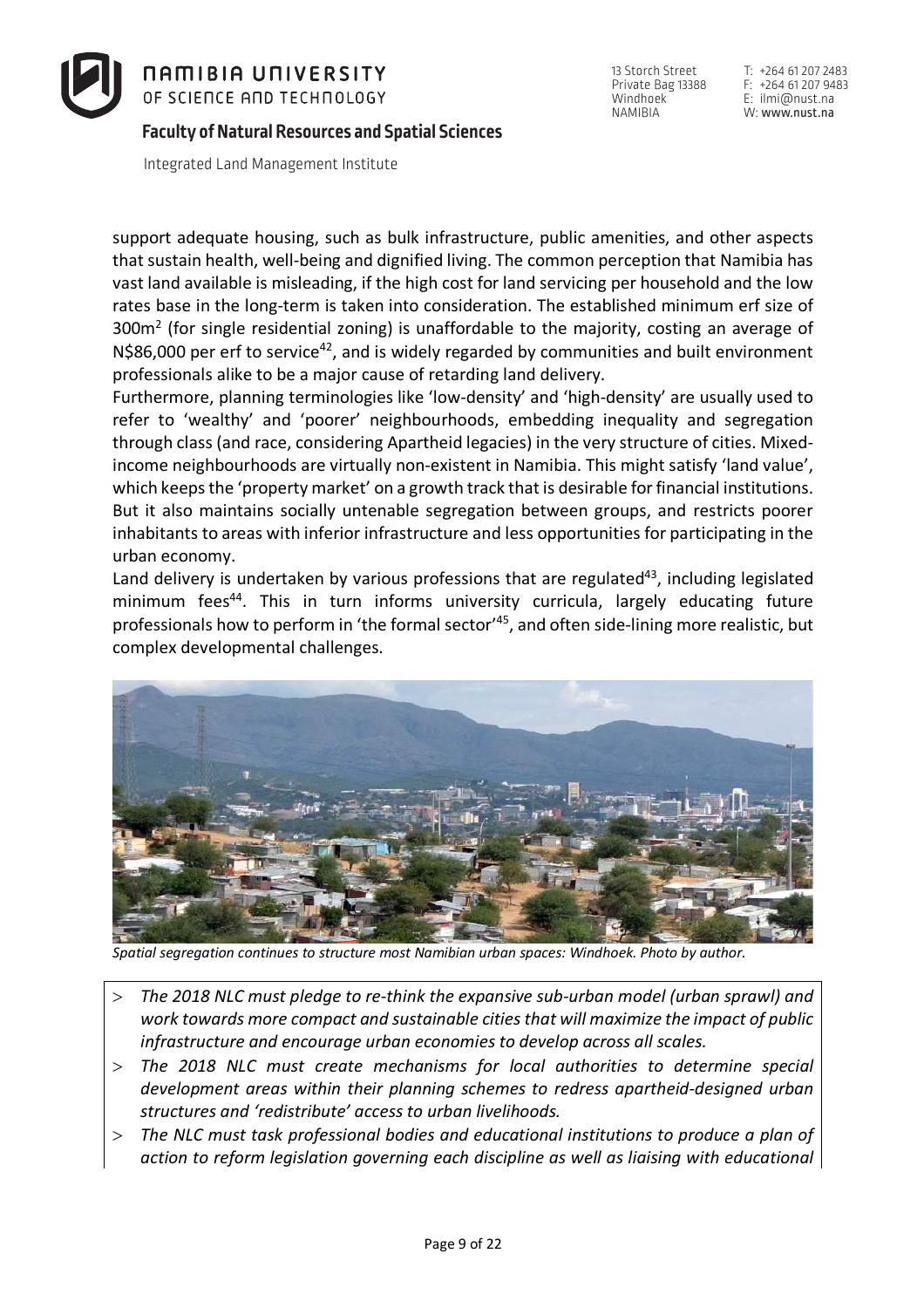

13 Storch Street Private Bag 13388 Windhoek<sup>1</sup> NAMIBIA

T: +264 61 207 2483 F: +264 61 207 9483 E: ilmi@nust.na W: www.nust.na

Integrated Land Management Institute

*institutions to trigger a process of revising curricula to prepare younger generations for the actually-existing challenges ahead.*

#### **Emphasis on 'property' can jeopardize security of tenure of the poor**

It is documented that programmes providing freehold land titles to low-income individuals can work where supply and demand for land are relatively balanced<sup>46</sup>. However, in a highly unequal context such as Namibia, where the demand is considerably larger than the supply, low-income beneficiaries are placed at high risk of losing their land by selling it to higherincome individuals in distress situations<sup>47</sup>. Legal clauses limiting the sale of such property usually push such transactions into the 'black market', as the distress is often stronger than the fear of breaking the law<sup>48</sup>. No systematic research has been conducted on the effects of land titling in Namibia, but recent research shows that there are active informal land markets<sup>49</sup> and that one of the key barriers in registering land rights is the cost of transfer<sup>50</sup>. While the Flexible Land Tenure System is set to make a dent in this respect, currently there are only three pilot projects, that are yet to be reviewed before a National roll-out of the programme.

Although the National Housing Policy<sup>51</sup> mentions 'social housing', it does not expand on a strategy to undertake such a programme and this area of housing provision has not been explored. A recent call to 'Outsource government flats'<sup>52</sup> by the Ministry of Works and Transport could be revised to create Namibia's first comprehensive social housing programme, using the government's housing stock and government or local authority land as a resource.

> *The 2018 NLC must recognize the need to focus on security of tenure and security of occupancy of urban land and housing, instead of only 'individual ownership'. Alternative housing models including social housing must be actively developed.*

### **Innovation increasingly takes place at local government level**

Local authorities have a key responsibility in urban development, which makes their financial sustainability central in achieving their local development mandate. Namibian local authorities have not yet balanced their revenue and expenditure<sup>53</sup>, and there are only few local authorities that are able to fully sustain their operations; and even fewer that are able to undertake investment in housing, as per their legal mandate<sup>54</sup>. It is internationally recognized that the key problem for local authorities in developing countries is the mismatch between available resources and municipal spending needs, together with a dependency on central government transfers, and lesser revenue from property taxation, service charges, and, in some cases, other forms of taxes controlled by central government<sup>55</sup>. Yet, international research also shows the increasing role of the local government level in engendering innovation<sup>56</sup>. This is evident in local authorities that have developed their own form of titles that are only valid within their own jurisdiction<sup>57</sup>. Such informal titles may be cheaper and provide most of the benefits of security of tenure. However, attempts at decentralisation<sup>58</sup> have been deemed insufficient<sup>59</sup>, and local authorities have expressed the urgent need for local government reform $60$ .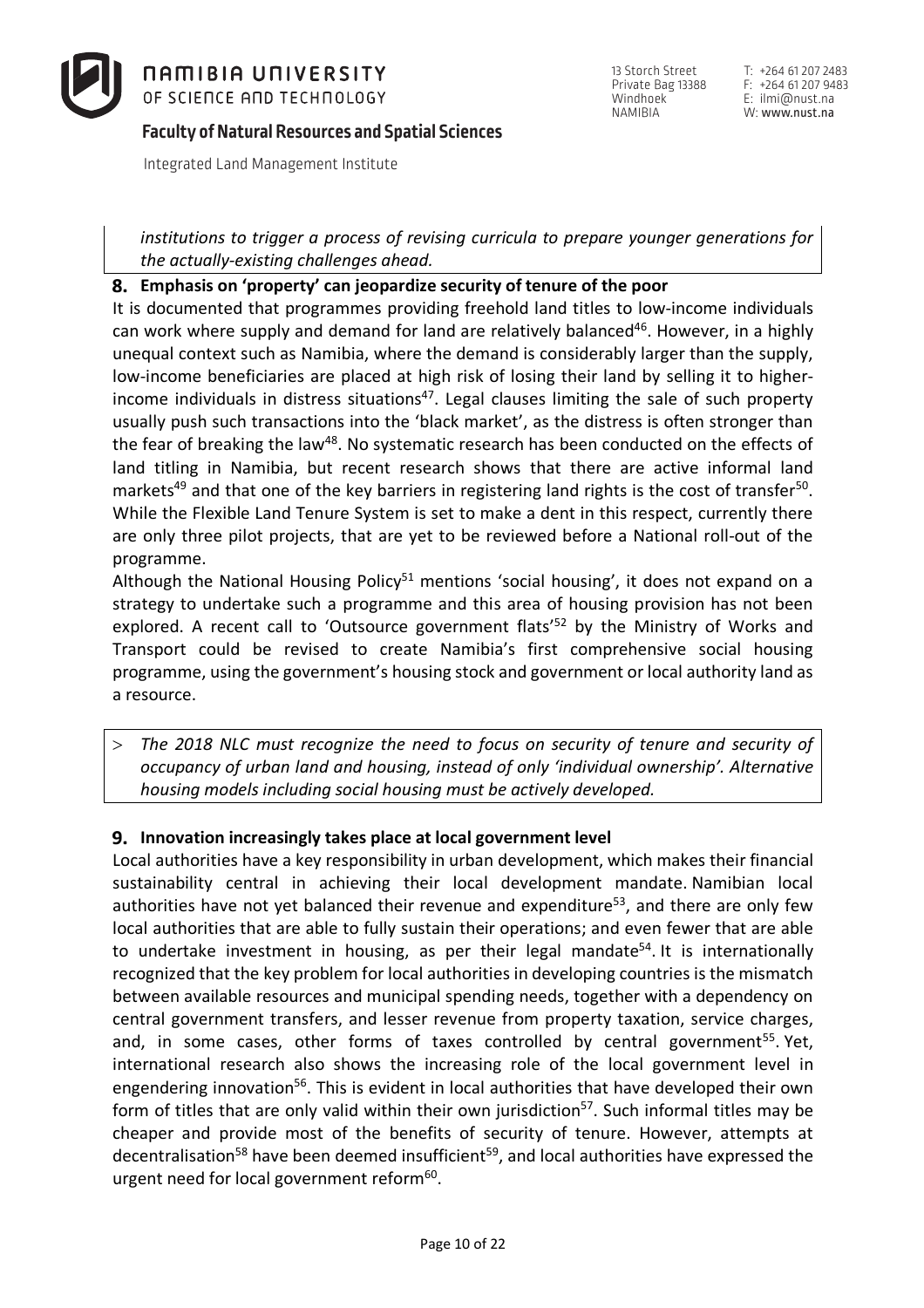

Integrated Land Management Institute

T: +264 61 207 2483 F: +264 61 207 9483 E: ilmi@nust.na W: www.nust.na

> *The 2018 NLC must make local government reform an integral part of urban land reform. Innovative funding mechanisms to support local authorities need to be developed to sustain urban development at all scales.*

# **The private sector cannot provide structural solutions for ultra-low income groups**

The limitations of commercial finance for land servicing and housing for the majority are well established. Only 4% of Namibian households have a monthly income above N\$ 10,000 $^{61}$ . which in itself is not a guarantee of being able to afford the median house price on the market<sup>62</sup>. While the commercial private sector is active in assisting low-income groups' through corporate social responsibility and charity<sup>63</sup>, these measures provide relief rather than structural long-term solutions. Although Public-Private Partnerships (PPPs) are actively promoted in land an housing delivery, the new  $act<sup>64</sup>$  is conceived for PPPs that are only workable where there is a mismatch between the supply and the effective demand; in other words, where there is not enough supply of a product while there are potential customers that are able to afford the product. The commercial private sector may thus be able to contribute to the housing deficit for lower-middle incomes and public sector employees. However, the vast majority of housing needs is in the low-income groups<sup>65</sup>, in other words, 'high risk' clients for financial institutions, who are not able to afford the most basic house delivered by the private sector.

However, non-governmental organisations in liaison with private companies are currently testing to develop erven with basic services, preparing greenfield land for an organised, incremental development at very low cost<sup>66</sup>. Such innovative ways of addressing land servicing should be explored and mainstreamed.

> *The 2018 NLC must acknowledge that PPPs and private sector investment have a limited role to play in addressing the urban land and housing crisis, mostly for middle-income groups, and that other processes have to be supported to address the needs of low-income groups.*

# **Rural and urban are not separate entities, but part of a dynamic (global) system**

The urban / rural divide in land-related discussions is counter-productive, as both are linked in many complex ways which are often not well understood: most importantly in terms of infrastructure, food systems, economic linkages, (labour) migration, communication networks and family relations among many others. The rural and urban population in Namibia is quite uneven between regions; 85% of the population of Khomas and Erongo live in urban areas, while in regions like Ohangwena, Omusati and Oshikoto only 15% does<sup>67</sup>. Migration lies at the heart of these dynamics; at the national level the 2011 census shows that about a third of the population lived in a place different from their place of birth, and in the Khomas and Erongo regions, almost half of the inhabitants were born elsewhere. The City of Windhoek reports that 85% of those living in informal settlements come from the Northern areas of the country<sup>68</sup>.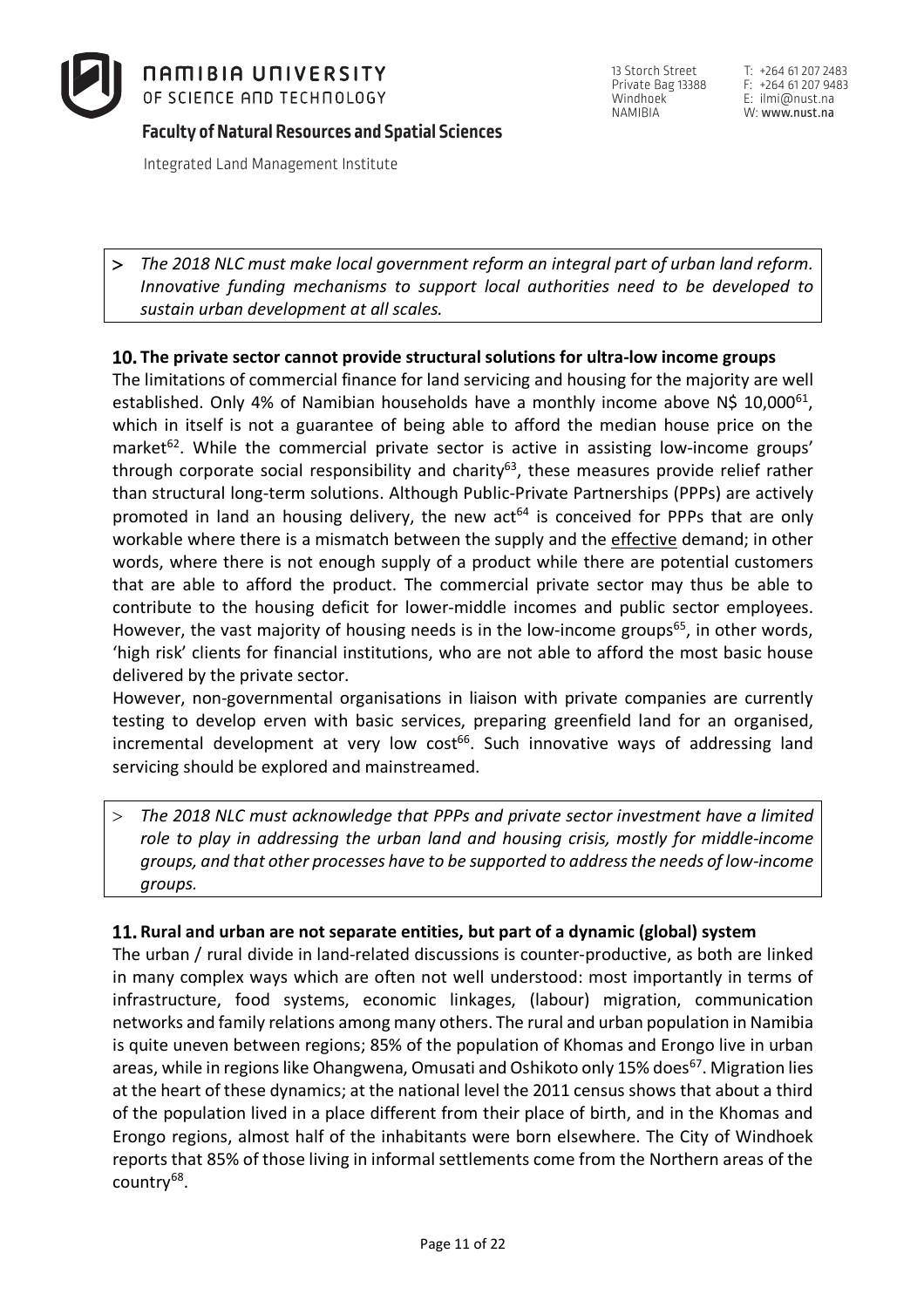

Integrated Land Management Institute

Yet, a well-researched and participatory planning processto give spatial direction for National Developmental Agenda's such as Vision 2030 has never been conducted. Only one in three countries in Sub-Saharan Africa have a national urbanisation policy or plan<sup>69</sup>, and Namibia is not among them. While efforts towards a 'National Urban Policy' are underway<sup>70</sup>, these should not be limited to proclaimed urban areas but should plan forthe entire territory across rural-urban divides. An urban policy should identify areas of strategic intervention and metropolitan development, and requirements for bulk infrastructure (e.g. water, electricity, water treatment etc.) versus demographic prospects, to make the most strategic use of the limited public funds available.

Furthermore, such planning is not reduced to the jurisdiction of one government office, ministry or agency, but should be coordinated from a high-level body such as the National Planning Commission or Office of the Prime Minister, bringing the various O/M/As to account, and drawing on ample expertise in the national universities, as well as in the private and civil society sectors. All of these should be part of the process of re-imagining the spatial future of the country.



*Urbanization as historical process ranging across rural-urban divides: Oshakati. Source: Google Maps*

> *The 2018 NLC to commit the state to create a unit within NPC to coordinate government O/M/As and non-state actors in the development of a National Urban Policy and a National Spatial Development Plan to re-imagine the future integrated spatial development of the country.*

13 Storch Street Private Bag 13388 Windhoek<sup>1</sup> NAMIBIA

T: +264 61 207 2483 F: +264 61 207 9483 E: ilmi@nust.na W: www.nust.na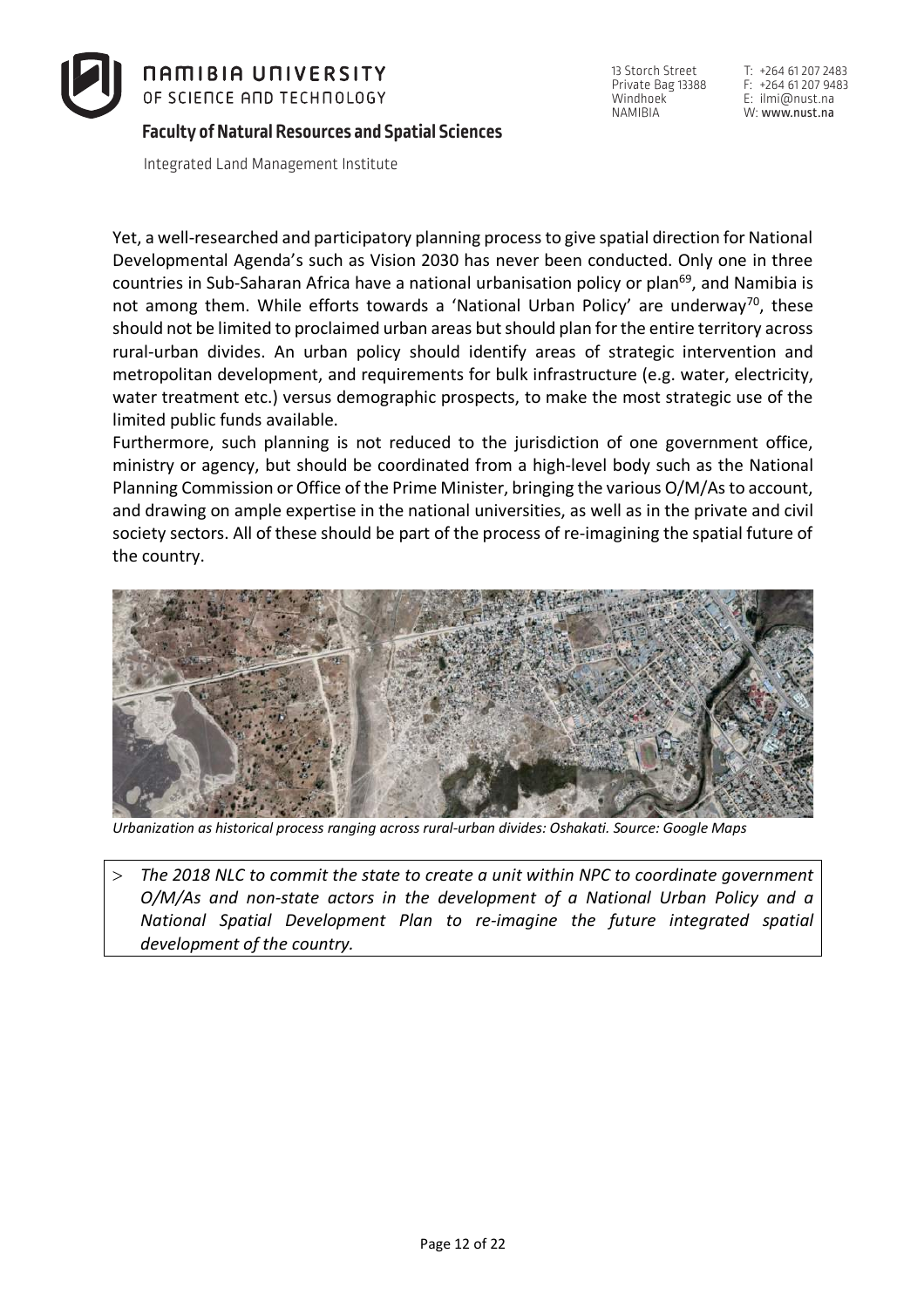

Integrated Land Management Institute

# **C. POLICY RECOMMENDATIONS TO EFFECT URBAN LAND REFORM**

The following outlines central policy recommendations informed by the above these on urbanization in Namibia. Many of these recommendations are not conclusive but require additional research and public engagement to be further developed.

# **Establish urban land reform as integral part of land reform**

- 1.1 Define the aims of a redistributive urban land reform informed by the UN-defined right to adequate housing $^{71}$ , and covering the full range of settlements from rural villages to metropolitan urban regions
- 1.2 Define urban land reform beneficiary target groups proportional to demographics of income groups (focusing on the 'currently disadvantaged')
- 1.3 Define eligibility criteria for urban land reform beneficiaries, and with special regard for gender relations of households
- 1.4 Define 'available land' (incl. government land, public enterprises land, municipal land and private land) and processes for accessing such land for urban land reform purposes
- 1.5 Define a timeframe for urban land reform

# Some pertinent questions:

- > *How does urban land reform relate to rural resettlement? Is there a separation?*
- > *Who is landless: households versus individuals as beneficiaries?*
- > *How will rights of women as beneficiaries be protected in a patriarchal setting?*
- > *Who is landless in informal settlements: the current tenant or the 'landlord'?*
- > *When has urban land reform achieved its targets?*

### **Create transparent administrative structures**

- 2.1 Establish a National, standing, cross-institutional committee mandated to coordinate urban land reform (incl. Government O/M/As, Civil Society NGOs and CBOs, Universities) reporting directly to Parliament and Cabinet
- 2.2 Establish a professionally-capacitated spatial planning unit accountable to the above standing committee
- 2.3 Develop an inter-ministerial, GIS-based, information platform for urban and regional spatial data, including an urban land/housing needs assessment monitor and allocation database between NSA and central, regional and local government
- 2.4 Develop democratic and transparent processes of public engagement on urban land reform policy development, implementation, periodic review and evaluation at National and local levels (i.e. local urban land committees)

### Some pertinent questions:

- > *How centralized / decentralized should the urban land reform process be?*
- > *How to build implementation capacity across institutions and sectors?*
- > *How to manage political interest in control of land allocations?*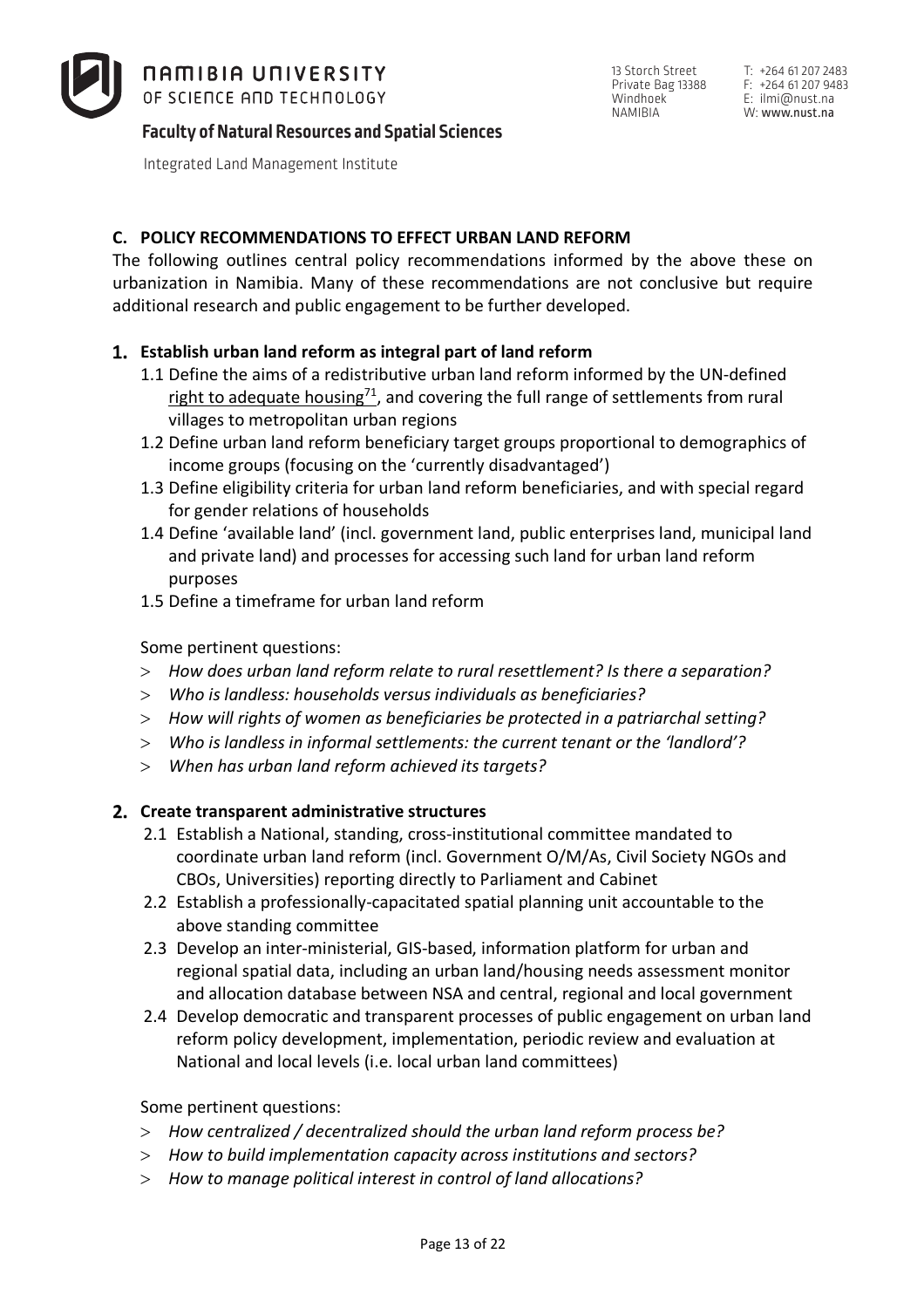

13 Storch Street Private Bag 13388 Windhoek NAMIBIA

T: +264 61 207 2483 F: +264 61 207 9483 E: ilmi@nust.na W: www.nust.na

# **Faculty of Natural Resources and Spatial Sciences**

Integrated Land Management Institute

# **Develop a national urban policy and spatial development plan**

- 3.1 Task the spatial planning unit to oversee the development of a National urban policy and a National spatial development plan which integrates regional and metropolitan planning with agrarian and rural land reform objectives and guides spatial planning at all levels
- 3.2 Commit government at all levels to pursue equitable, sustainable, and compact urban areas, and establish required regulatory reform to effect this goal
- 3.3 Develop strategies for the proactive inclusion of informal economic activities through availing public land, public infrastructure and amenities
- 3.4 Define special development areas at national, regional and local level for strategic interventions such as development corridors, inner-city social housing developments, strategic public works, etc.
- 3.5 Develop participatory neighbourhood-based planning procedures and area-based urban management pilot projects

Some pertinent questions:

- > *How do we imagine our shared future urban society?*
- > *Which are the pressing colonial spatial legacies that need to be reversed?*
- > *How can spatial planning be reformed to align with ambitions for equitable cities?*

### **Develop mechanisms to finance urban land reform**

- 4.1 Define urban land reform beneficiation process and 'subsidy' levels per beneficiary, and for different points of departure (informal settlements, backyarders, waiting lists, etc.)
- 4.2 Research and internationally benchmark National expenditure on urban development and housing to guide budget allocations for urban land reform
- 4.3 Develop capital funding formula for central government to support regional and local government financially in land servicing and infrastructure development and community-led settlement upgrading processes
- 4.4 Reform local authority finance and National and local taxation paradigms to align with urban land reform aims
- 4.5 Align non-governmental finance mechanisms incl. community finance (savings groups), NHE finance mandate, social housing institutions, building societies and private investment (PPPs) with urban land reform aims and to ensure affordability for all income sectors

Some pertinent questions:

- > *How much does the state spend per beneficiary on urban land reform in comparison to rural resettlement?*
- > *How to ensure equity in terms of public spending on urban land reform?*
- > *How can inadequate local revenue bases be augmented in ways that allow for proactive planning and implementation of land delivery at local authority level?*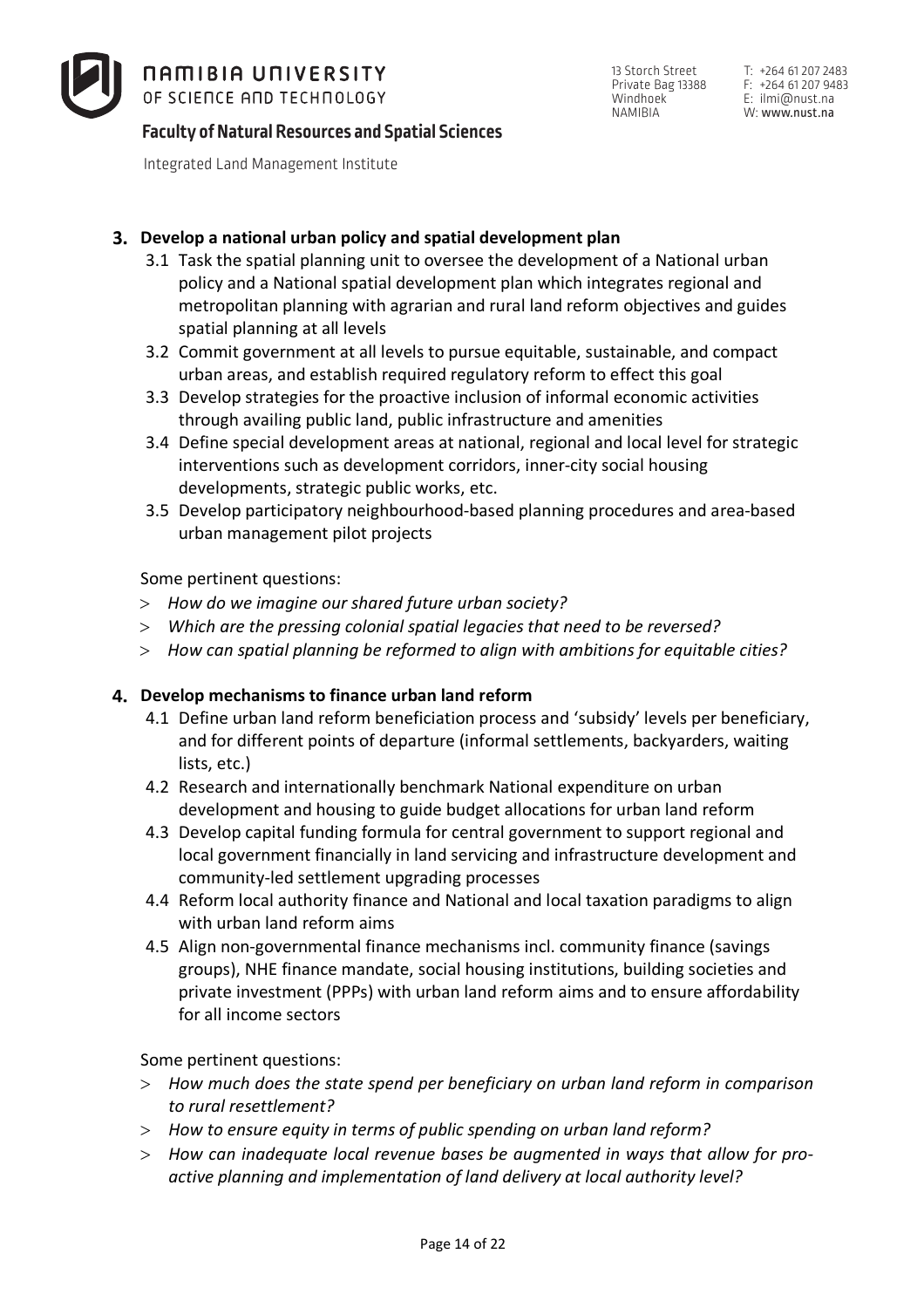

**Faculty of Natural Resources and Spatial Sciences**

Integrated Land Management Institute

T: +264 61 207 2483 F: +264 61 207 9483 E: ilmi@nust.na W: www.nust.na

# **Implement a comprehensive housing strategy**

- 5.1 Implement the recommendations of the Revision of the Mass Housing Development Programme study, undertaken by ILMI / NUST in 2017 for the Ministry of Urban and Rural Development
- 5.2 Streamline informal settlement upgrading and integrated, planned layout processes (for new urban residents) and mainstream to all local authorities
- 5.3 Develop inner city medium-rise social housing pilots using existing government flats and vacant government and local authority land
- 5.4 Develop guidelines on land servicing and housing PPPs for local authorities
- 5.5 Re-focus NHE (credit-linked housing) to service the public and middle-income sector
- 5.6 Revise the 2009 National Housing Policy to accommodate a broader vision on adequate housing

# **D. RESEARCH GAPS RELEVANT TO URBANIZATION**

Further research is needed in the following areas:

- > National expenditure on housing and urban development in international comparison
- > Housing provision (public and private) versus urban population growth
- > Current and projected infrastructural capacities (e.g. water, electricity) to support urban development
- > Spatial distribution of employment opportunities and projected job-creating investments
- > Sociology of rural-urban linkages and dynamics
- $>$  Local government funding mechanisms to finance urban development<sup>72</sup>, including forms of taxation, suitable for Namibia
- > Quantitative and qualitative urban land demand
- > Impact of land titling programmes in Namibia
- > Impact of the Build Together Programme to inform its revision
- > Extent of desegregation of colonial spatial patterns
- > Structural barriers for pro-poor urban development and informal trade support
- > Amount of land allocated by LAs to inhabitants
- > Historical changes in land values, construction costs
- > Extent of evictions and displacement at the national level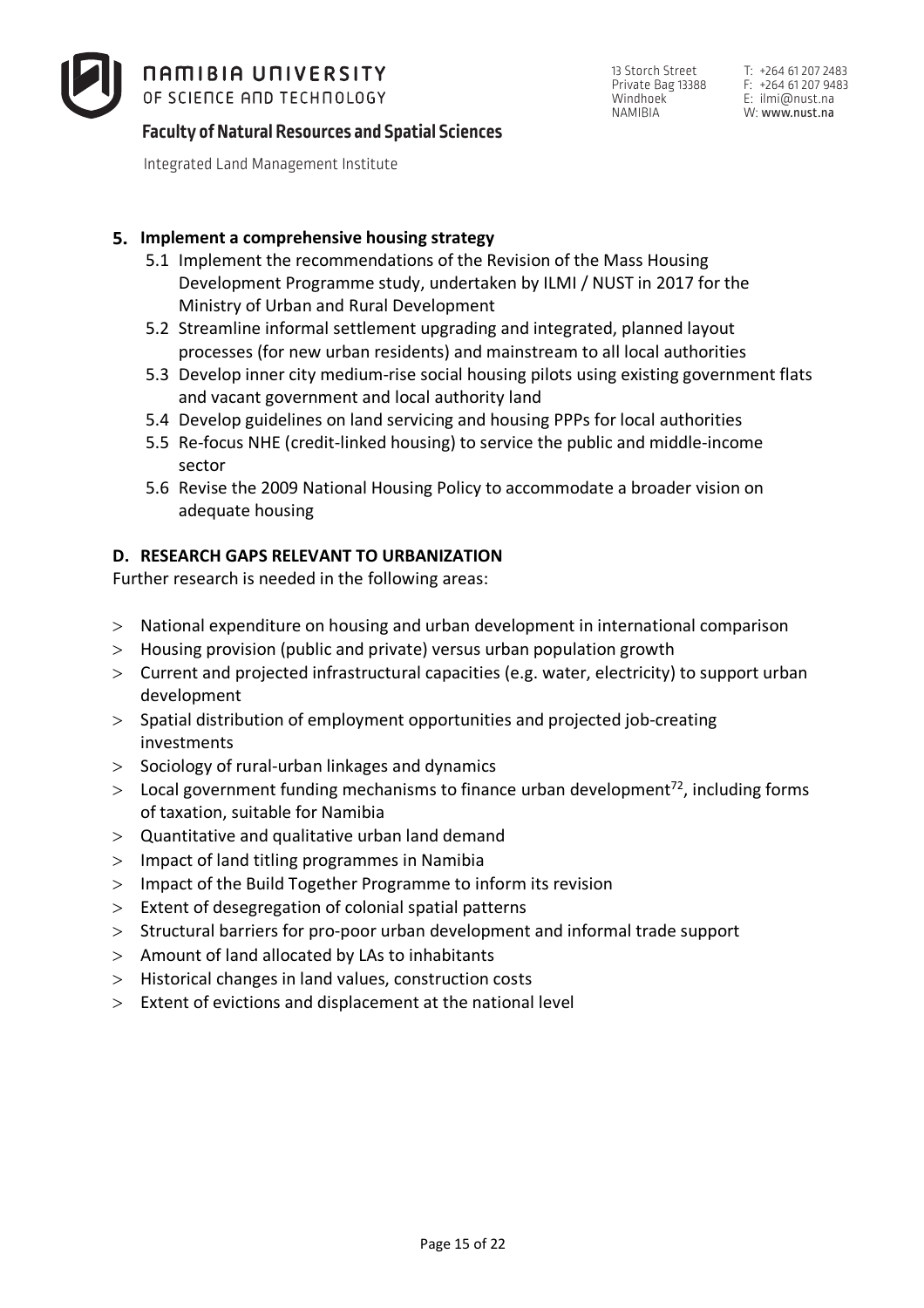

13 Storch Street Private Bag 13388 Windhoek<sup>-</sup> NAMIBIA

T: +264 61 207 2483 F: +264 61 207 9483 E: ilmi@nust.na W: www.nust.na

# **Faculty of Natural Resources and Spatial Sciences**

Integrated Land Management Institute

### **E. APPENDIX A: ONGOING POLICY PROCESSES ON LAND AND HOUSING**

There are about thirteen different on-going processes that are key for Namibia's urbanization, and it's unclear whether there is overall coordination among these to achieve a higher and longer-term aim. Some of these are:

#### 1. National Land Policy (review after Second Land Conference)

Status: The National Land Policy of 1998 is set to be reviewed at the upcoming National Land Conference. This is conceived as a follow up on the First National Land Conference that took place in 1992. Steering agency: Ministry of Land Reform and the Office of the Prime Minister Related documents: National Land Policy of 1998 National Land Conference of 1992, Consensus Document

#### 2. National Urban Policy

Status: This process started in the late 2000s, and after a momentum that was achieved through a partnership between Government, the University of Namibia (UNAM) and local and international town planners in 2011, the process hasn't advanced significantly until recent years.

Steering agency: Ministry of Urban and Rural Development

Related documents: "Towards a National Urbanization Strategy for Namibia" (2011), Roberto Ottolenghi and Barrie Watson.

#### 3. National Spatial Development Framework

Status: The urban and Regional Planning Act, 2018 is published in Government Gazette No. 6631 of 20 June 2018 [GOVERNMENT NOTICE No. 125 Promulgation of Urban and Regional Planning Act, 2018 (Act No. 5 of 2018), of the Parliament] and that the National Spatial Development Framework is conceived as a structure plan on national level only.

Steering agency: Ministry of Urban and Rural Development

Related documents: "The proposed new urban and regional planning bill (ILMI Document 1/2015)" (2015), Pieter Genis.

#### 4. Mass Urban Land Servicing Programme

Status: This process started in 2015, when the President announced the intention to service 180,000 erven of land country-wide. A committee-based process started involving several government institutions, the Affirmative Repositioning social movement, and the Namibia University of Science and Technology.

Steering agency: Ministry of Urban and Rural Development

Related documents: "Mass Urban Land Servicing Programme Implementation Plan" (2016), Ministry of Urban and Rural Development

#### 5. Mass Housing Development Programme

Status: This programme was started in 2013 by then-president Hifikepunye Pohamba, aiming at building 185,000 houses throughout the country, at a cost of N\$45 billion, by 2030. The programme was stopped in 2016 due to irregularities, and the same year the Namibia University of Science and Technology was commissioned to review the Programme's strategy and implementation plan.

Steering agency: National Housing Enterprise, Ministry of Urban and Rural Development

Related documents: "Summary of Blueprint on Mass Housing Development Initiative in Namibia" (2013), Government of Namibia

"Revision of the Mass Housing Development Programme" (2017), Namibia University of Science and Technology / Ministry of Urban and Rural Development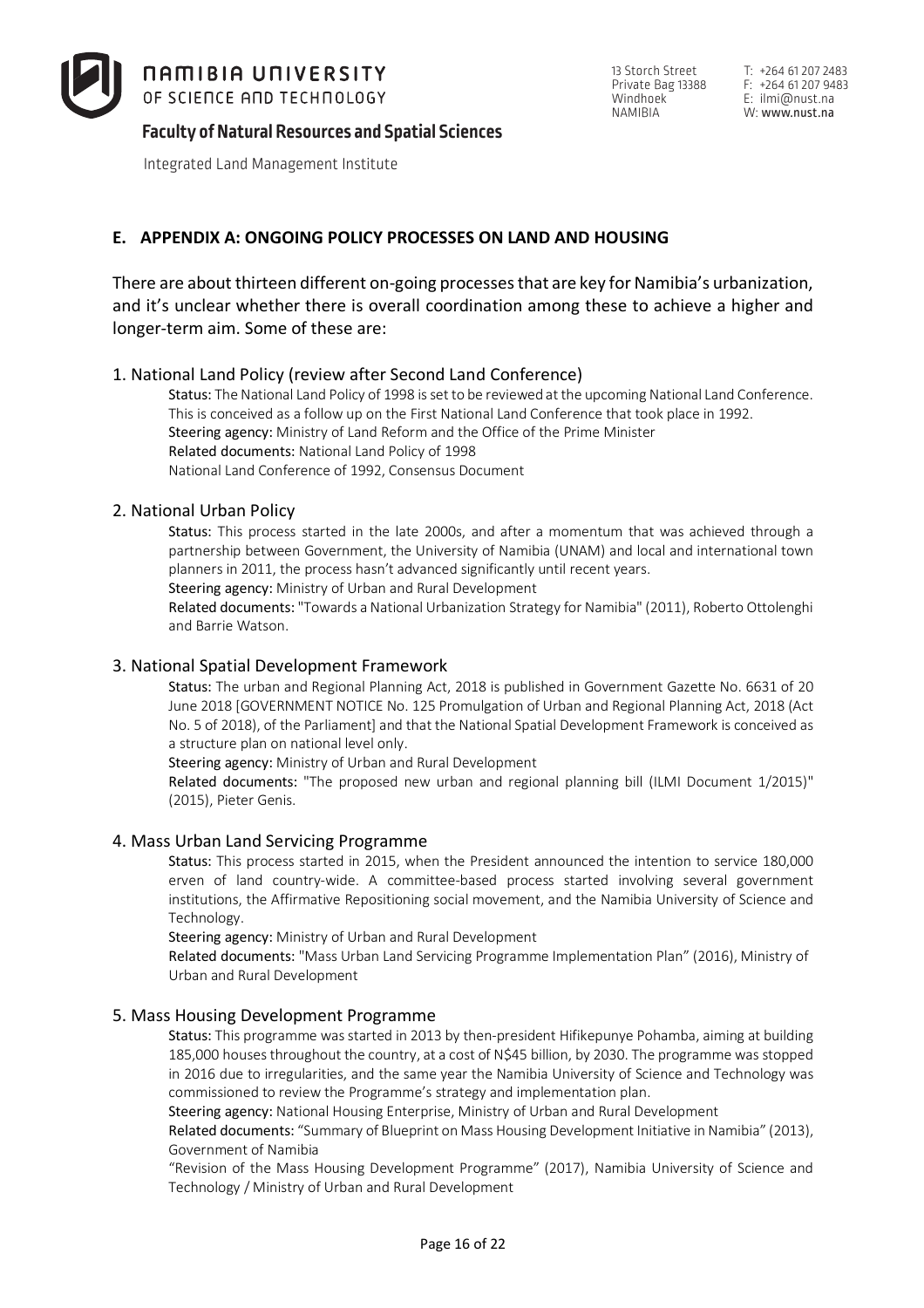

*NAMIBIA UNIVERSITY* 

OF SCIENCE AND TECHNOLOGY

Integrated Land Management Institute

Status: Draft bill being circulated, workshop took place on May 11-12 with an emphasis on implementation.

Steering agency: Ministry of Land Reform

Related documents: Draft Land Use Planning Bill

#### 7. National policy on Utilisation and Subdivision of Agricultural Land, 2017

Status: Ministry of Agriculture, Water, Forestry (MAWF), being the competent sectoral custodian mandated to promote, develop, manage and utilise agricultural land, water and forestry resources. Therefore, since this year the Ministry directed by cabinet to facilitate a consultative process in developing a national policy on the utilization and sub division of Agricultural Land.

Steering agency: Ministry of Agriculture Water and Forestry

Related documents: Land Reform Act of 2002, Agricultural Land Act .1970 (Act No.70 of 1970)

#### 8. National Land Use Planning Policy, 2016

**Status**: The process of formulating the National land Use Planning policy started in 2006, aiming at the establishment of consistent and transparent land use planning procedures from local to regional and National level;

**Steering Agency**: Ministry of Land Reform

**Related Document**: Integrated Regional Land use Plans, Urban structure Plan, Regional structure Plan, Decentralisation Policy 1997 and Decentralisation Enabling Act 2000, Regional Planning and Development policy, 1997

#### 9. Rural Development Policy (2012)

Status: While there is a Rural Development Policy, it mainly focus on economic development and makes little mention of socio-spatial issues. The Ministry has identified the need to develop a strategy to address the rural housing challenge.

Steering agency: Ministry of Urban and Rural Development Related documents: Rural Development Policy 2012.

#### 10. Flexible Land Tenure Act

Status: The act was passed in 2012 and the regulations published in May 2018. The first three pilots will take place in Oshakati, Gobabis and Windhoek, and is expected to be rolled-out nationally thereafter. Steering agency: Ministry of Land Reform

Related documents: "The new flexible land tenure act: an update (ILMI Document 2/2015)" (2011), Ase Christensen.

#### 11. National Habitat Strategy

Status: On October 2016, Namibia signed the New Urban Agenda at the Habitat III conference in Quito, Ecuador. This should in principle set the guidelines for the Agenda to be implemented in Namibia, which includes action on national urbanisation and housing in particular.

Steering agency: Ministry of Urban and Rural Development

Related documents: "National Plan of Action, Habitat II" (1996), Ministry of Regional and Local Government and Housing

#### 12. Decentralisation Process

Status: The Decentralisation policy was established in 1997 and a ten-year review report was published with Finnish support.

Steering agency: Ministry of Urban and Rural Development

13 Storch Street Private Bag 13388 Windhoek NAMIBIA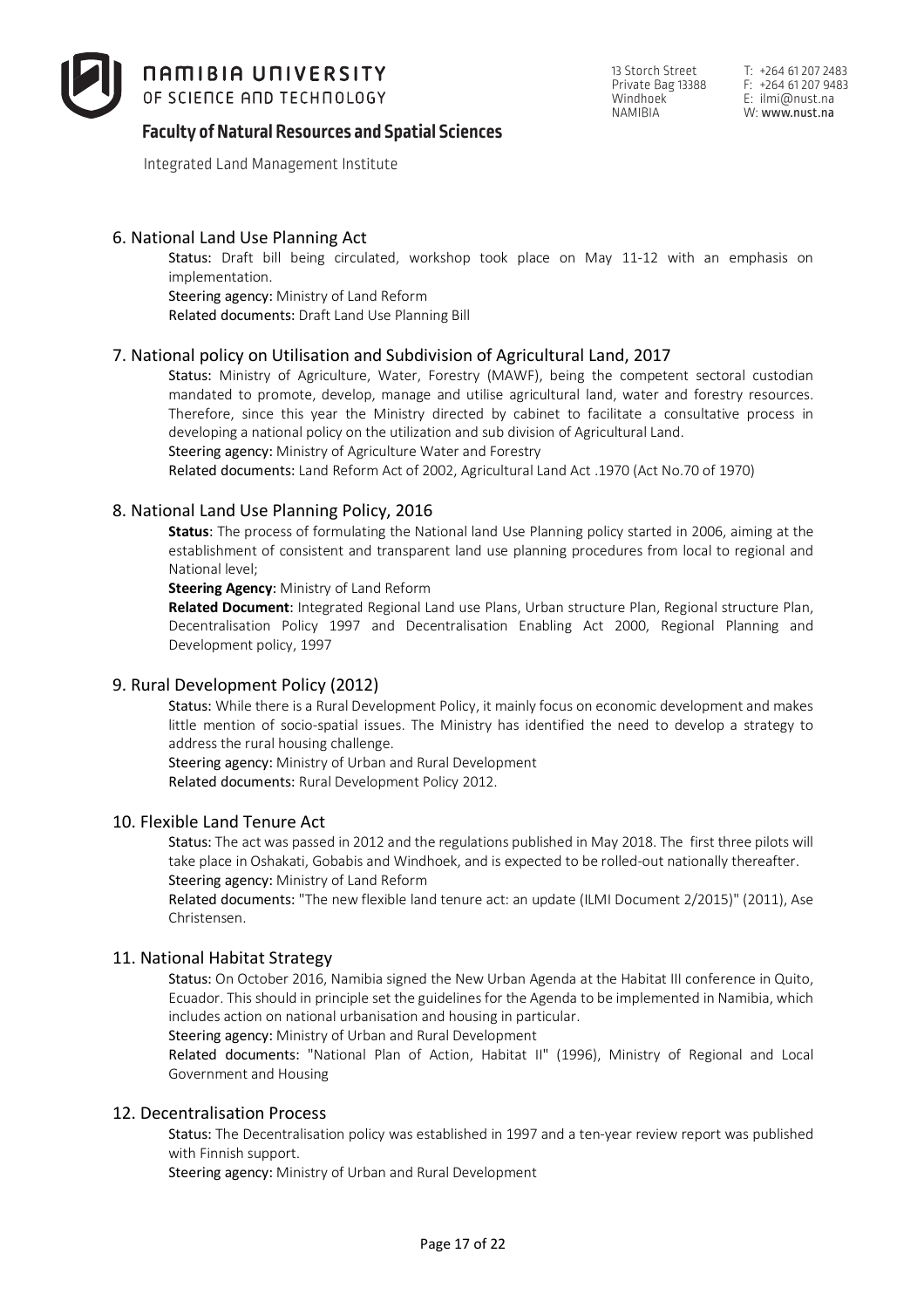

Integrated Land Management Institute

13 Storch Street Private Bag 13388 Windhoek NAMIBIA

Related documents: The Namibian government has a website with decentralization-related documents: http://www.decentralisation.gov.na/home

#### 13. National Informal Settlement Upgrading Strategy

Status: Pilots have taken place in some local authorities, report being finalised. This was done with support of the European Union; the African, Caribbean and Pacific Secretariat; and UN-Habitat. The objective is for this process to lay the grounds for a national strategy for informal settlement upgrading Steering agency: Ministry of Urban and Rural Development

Related documents: "Participatory Slum Upgrading Programme (PSUP) for Namibia" (2016)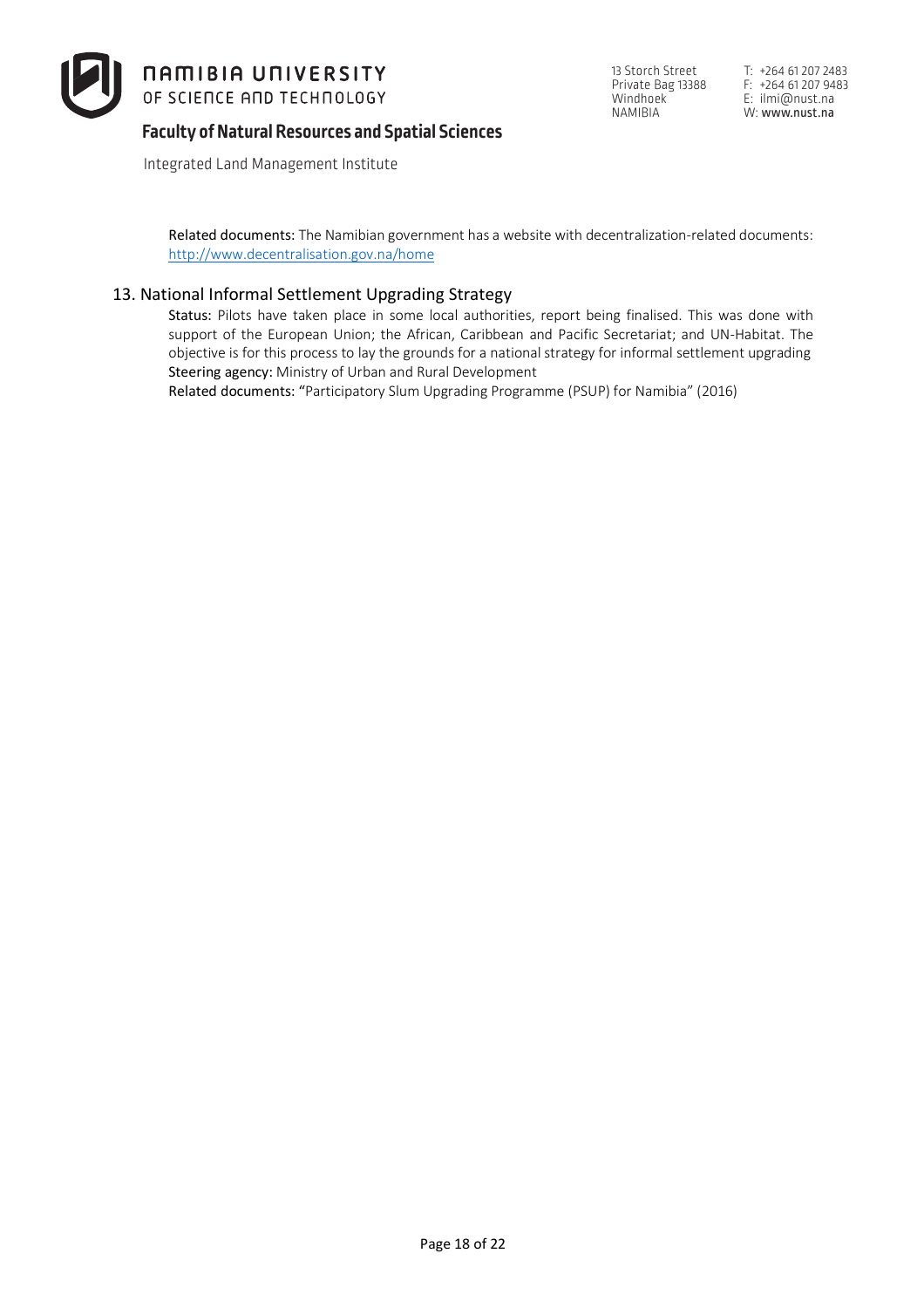

13 Storch Street Private Bag 13388 Windhoek<sup>1</sup> NAMIBIA

T: +264 61 207 2483 F: +264 61 207 9483 E: ilmi@nust.na W: www.nust.na

**Faculty of Natural Resources and Spatial Sciences**

Integrated Land Management Institute

#### **F. REFERENCES**

- <sup>1</sup> Lefebvre, H. (2003). *The urban revolution*. University of Minnesota Press.  $\overline{a}$
- <sup>2</sup> European Commission. (2010). *Cities occupy 0.5 per cent of the world's total land*. Science for Environment Policy. DG Environment News Alert Service. Retrieved from http://ec.europa.eu/environment/integration/research/newsalert/pdf/179na4\_en.pdf
- <sup>3</sup> World Bank. (2018). Urban Development: Overview. Retrieved from http://www.worldbank.org/en/topic/urbandevelopment/overview
- <sup>4</sup> Brenner, N. (2014). *Implosions/explosions: towards a study of planetary urbanization*. Jovis.
- <sup>5</sup> The 2016 'World Cities Report' Chapter 7: A City that Plans: Reinventing Urban Planning", makes particular emphasis on this. See: UN-Habitat. (2016). *World Cities Report 2016: Urbanization and Development – Emerging Futures.* Nairobi: United Nations Human Settlements Programme. Retrieved from
- https://unhabitat.org/books/world-cities-report/<br><sup>6</sup> For a report focused on the particular case of housing, see: King, R., Orloff, M., Virsilas, T., & Pande, T. (2017). *Confronting the Urban Housing Crisis in the Global South: Adequate, Secure, and Affordable Housing* (Working Paper). World Resource Institute. Retrieved from http://www.wri.org/sites/default/files/towards-more-equal-city-confronting-urban-housing-crisis-globalsouth.pdf
- <sup>7</sup> UN. (2017). *New Urban Agenda*. Quito: United Nations. Retrieved from http://habitat3.org/the-new-urbanagenda
- <sup>8</sup> Harvey, D. (2008). The right to the city. *New Left Review*, *53*. Retrieved from https://newleftreview.org/II/53/david-harvey-the-right-to-the-city
- <sup>9</sup> New Era. (2018, July 16). Match Ondeendal's efforts to undo land injustices Geingos. *New Era*. Retrieved from https://www.newera.com.na/2018/07/16/match-ondeendals-efforts-to-undo-land-injusticesgeingos/
- <sup>10</sup> AfDB. (2018). Urbanization in Africa. Retrieved from https://www.afdb.org/en/blogs/afdb-championinginclusive-growth-across-africa/post/urbanization-in-africa-10143/
- <sup>11</sup> Correlations between urbanisation and GDP per capita growth in African countries has been documented for the period of 1980-1994. See: UNECA. (2017). *Urbanization and industrialization for Africa's transformation*. Addis Ababa: Economic Commission for Africa. Retrieved from https://uneca.org/publications/economic-report-africa-2017
- <sup>12</sup> McGranahan, G., & Satterthwaite, D. (2014). *Urbanisation concepts and trends* (Working Paper). London: International Institute for Environment and Development. Retrieved from http://pubs.iied.org/pdfs/10709IIED.pdf
- <sup>13</sup> This was in the 2013/14 financial year, when the Government bought 18 farms at a cost of N\$142 million. See: Werner, W. (2015). *25 years of land reform* (ILMI Working Papers No. 1). Windhoek: Integrated Land Management Institute. Retrieved from http://ir.polytechnic.edu.na:80/xmlui/handle/10628/533
- <sup>14</sup> Based on the loans from Shack Dwellers' Federation of Namibia's Twahangana fund in 2015-16, the amount required per beneficiary for housing and servicing amounted to almost N\$30,000. See: SDFN, & NHAG. (2016). *June 2015 - August 2016 Report for our patron Madame Monica Geingos, First Lady of the Republic of Namibia*. Shackdwellers Federation of Namibia & Namibia Housing Action Group.
- <sup>15</sup> UNDESA. (2018). *World Urbanization Prospects: The 2018 Revision*. United Nations Population Division, Department of Economic and Social Affairs. Retrieved from https://esa.un.org/unpd/wup/
- <sup>16</sup> Republic of Namibia. (1990). *Namibia National Housing Policy*.
- <sup>17</sup> The Build Together Programme was launched in 1992 and it then became the Decentralised Build Together Programme in 2007.
- $18$  During the period of 2009-2014. NHE developed an annual average of less than 400 housing units. During the same period, the annual operating costs of the institution averaged N\$69 million. See: NHE. (2014). *Financial Statements 2009-2014*. Windhoek: National Housing Enterprise.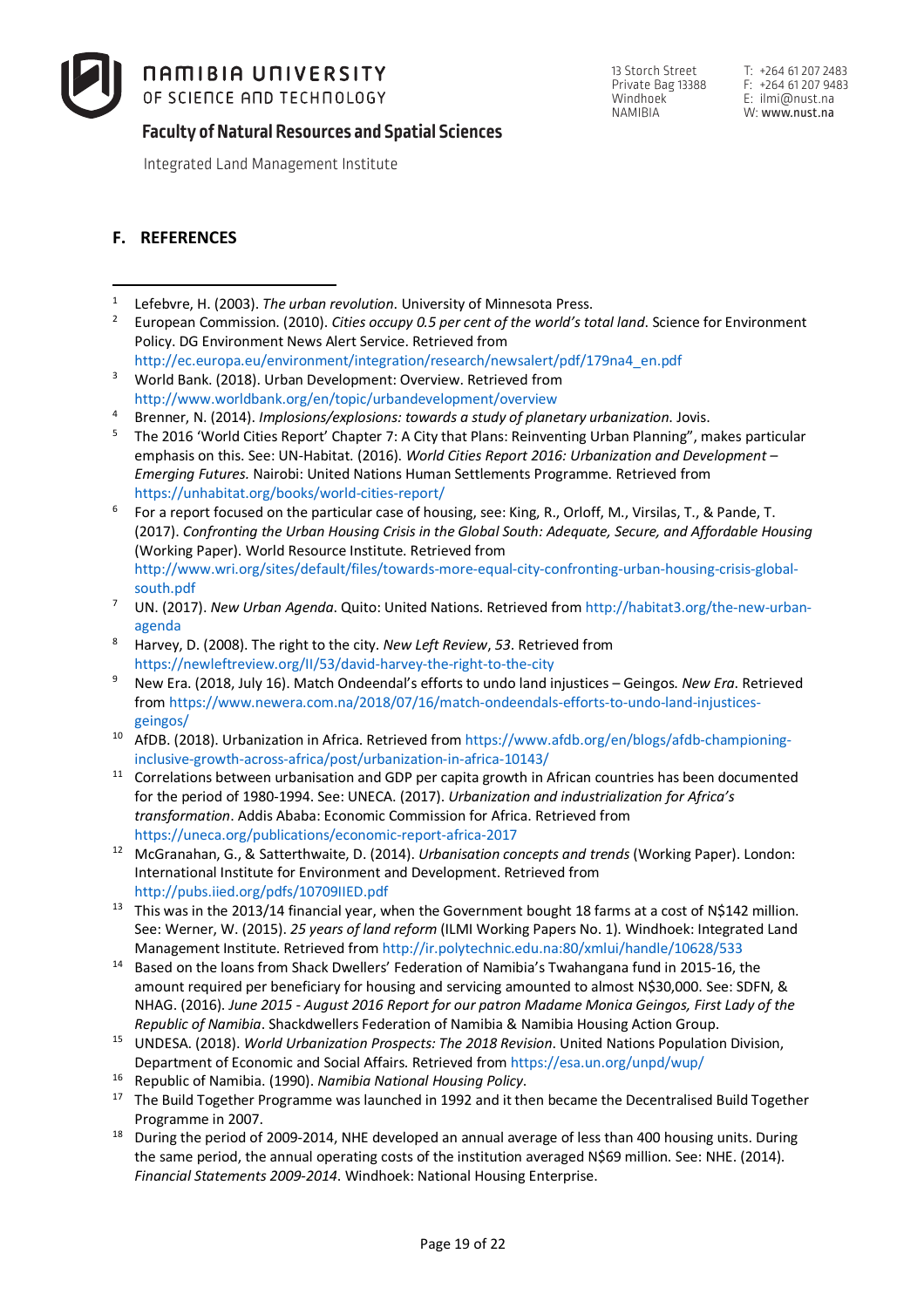# **Faculty of Natural Resources and Spatial Sciences**

Integrated Land Management Institute

- <sup>19</sup> The project "Housing, poverty reduction and assets: the relative impact of community-led development in Namibia" is a partnership between NUST, SDFN-NHAG, and the University of Manchester. The first pilot was undertaken in Tsumeb, and the report due later in 2018. See: http://ilmi.nust.na/?q=node/29
- <sup>20</sup> Government's contribution to Shack Dwellers' Federation of Namibia has averaged N\$2m in the period
- from 2000-2015. See 14. 21 Government expenditure on housing and community amenities: http://ec.europa.eu/eurostat/statisticsexplained/index.php/Government\_expenditure\_on\_housing\_and\_community\_amenities
- <sup>22</sup> The figure is for 2015. See OECD. (2017). *OECD Stat. Social Expenditure - Aggregated data*. Retrieved June 21, 2017, from https://stats.oecd.org/
- <sup>23</sup> UN-Habitat (2012) *Zambia. Urban Housing Sector Profile.* Nairobi: UN-Habitat. p. 87.
- <sup>24</sup> Tomlinson, M. (2015). South Africa's Housing Conundrum. *@Liberty, a Policy Bulleting by the South African Institute for Race Relations, 4*(20), 1–14.
- <sup>25</sup> Examples of these are land serviced under the Targeted Intervention for Employment and Economic
- Growth (TIPEEG) and the support that was channelled to the three first pilots of MULSP.<br><sup>26</sup> Although some of the figures available have been mentioned in this report, an upcoming study aims to
- substantiate this information by including estimates from the Build Together Programme; see 19. 27 World Bank. (2017). *GINI Index (World Bank estimate).* World Bank. Retrieved from http://data.worldbank.org/indicator/SI.POV.GINI
- <sup>28</sup> NSA. (2015). *The Namibia Labour Force Survey 2014 Report*. Windhoek: Namibian Statistics Agency.
- <sup>29</sup> Delgado, G., & Lühl, P. (2016). *The case for adequate housing for teachers in Windhoek (Working Paper No. 5)*. Windhoek: Integrated Land Management Institute.
- $30$  See 16.
- <sup>31</sup> SDFN 'Community Land Information Programme' enumerated 541,119 inhabitants living in informal settlements across the country, a number that represents 59.5% of the country's urban population as per the 2011 census. See: SDFN. (2009). *Community Land Information Program (CLIP)*. Shackdwellers Federation of Namibia & Namibia Housing Action Group. Retrieved from http://www.sdinet.org/media/upload/countries/documents/NAMclip\_.pdf
- <sup>32</sup> SDFN is member of Shack Dwellers International (SDI), a world-wide organisation representing and working for inhabitants of informal settlements. Their annual reports show that, although most of the members are in Kenya, Zimbabwe, India, Zambia and Uganda, proportionally, Namibia has most members among their ranks. SDFN members represent about 1% of the population of Namibia. See: SDI. (2015). *SDI Annual Report 2014-15*. Slum/Shack Dwellers International; SDI. (2014). *SDI Annual Report 2013-14*. Slum/Shack Dwellers International.
- <sup>33</sup> Muller, A., & Mbanga, E. (2012). Participatory enumerations at the national level in Namibia: the Community Land Information Programme (CLIP). *Environment and Urbanization*, *24*(1), 67–75.
- <sup>34</sup> Shack Dwellers' Federation of Namibia members ordinarily save up to N\$6m a year, and the Twahangana
- fund disbursed about N\$4.8m in the 2015/16 financial year. See 14.<br><sup>35</sup> An example of this are the planning studios undertaken through a partnership between SDFN-NHAG and the Namibia University of Science and Technology (NUST). See: SDFN & NHAG. (2014). *Participatory planning for informal settlement upgrading in Freedom Square, Gobabis. SDI-AAPS Planning Studios*. Shack Dwellers Federation of Namibia and Namibia Housing Action Group. Retrieved from http://sdfn.weebly.com/uploads/2/0/9/0/20903024/freedom\_square\_report\_clip2.pdf
- <sup>36</sup> In Namibia, Shack Dwellers' Federation of Namibia has gathered considerable experience on this. The UNsupported Participatory Slum Upgrading Programme is being implemented in Walvis Bay, Opuwo and Aroab. UN-Habitat. (2012). *Participatory Slum Upgrading Programme (PSUP) – UN-Habitat.* Retrieved April 6, 2017, from https://unhabitat.org/urban-initiatives/initiatives-programmes/participatory-slumupgrading/; In South Africa, the Department of Human Settlements has an extensive online database with information on informal settlement upgrading support: NUSP. (2017). *National Upgrading Support Programme*. Department of Human Settlements. Retrieved from http://upgradingsupport.org/resources
- <sup>37</sup> HLP. (2017). *Report on the High Level Panel on the assessment of key legislation and the acceleration of fundamental change*. High Level Panel on the assessment of key legislation and the acceleration of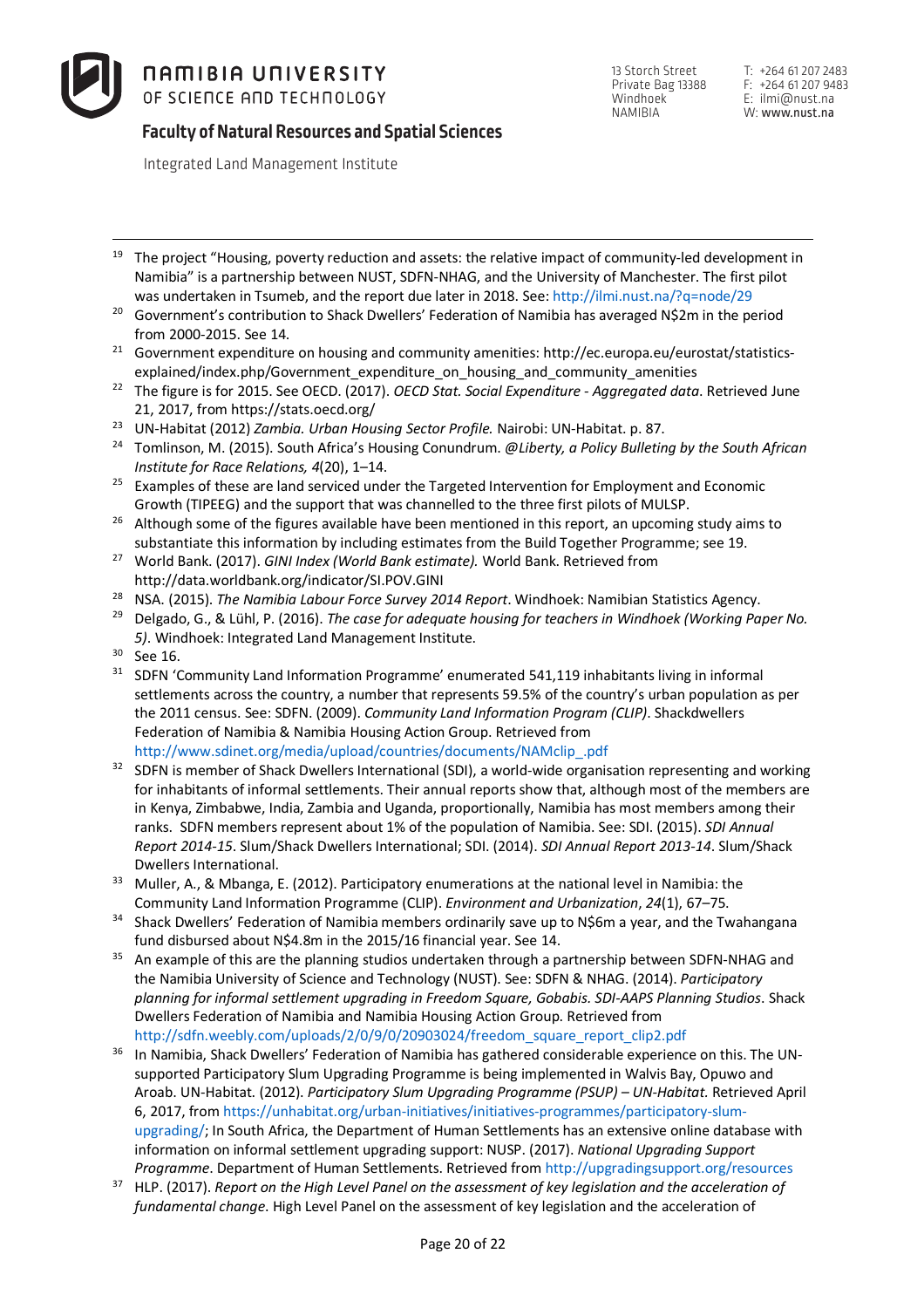**Faculty of Natural Resources and Spatial Sciences**

Integrated Land Management Institute

fundamental change. Retrieved from

 $\overline{a}$ 

https://www.parliament.gov.za/storage/app/media/Pages/2017/october/High\_Level\_Panel/HLP\_Report/H LP\_report.pdf

- <sup>38</sup> The World Bank's Country Partnership Agreement with Namibia notes that "[e]conomic growth has not generated jobs as the structure of the economic production and trade has remained essentially unchanged [since Independence]". World Bank. (2013). *Country Partnership Agreement for the Republic of Namibia (No. 77748–NA)*. p. vi
- <sup>39</sup> It is estimated that informal activities account for 93% of new jobs and 61% of urban employment in Africa. UN-Habitat. (2010). *The state of the world's cities 2010/2011 - Cities for All: Bridging the Urban Divide*. UN-
- Habitat. 40 Heintz, J., & Valodia, I. (2008). *Informality in Africa: A review.* WIEGO. Retrieved from http://www.inclusivecities.org/wp-content/uploads/2012/07/Heintz\_WIEGO\_WP3.pdf
- <sup>41</sup> Choay, F. (1970). *The Modern City: Planning in the 19th Century*. George Braziller.
- <sup>42</sup> With information submitted by LAs on the occasion of MULSP, and assuming a 300m2 erf, the average cost of servicing per erf of land that most LAs have available stands at N\$72,000. However, consulting engineers prefer to estimate this number at N\$100,000 to provide for contingencies and variation. For the purpose of this report the average between the two is used. ILMI. (2017, March). *Planning and bulk infrastructure for housing. Discussion session in the context of the "Revision of the Blueprint and Development of a Strategy to Guide the Implementation for the Mass Housing Development Programme."* Department of Architecture and Spatial Planning, NUST.
- 
- <sup>43</sup> Examples are architects, quantity surveyors, town planners, surveyors, engineers.<br><sup>44</sup> Lühl, P. (2018). Towards a new architecture school positioning Namibia's first school of architecture theoretically within its post-colonial context. *Supplement to the Journal of the South African Institute of Architects*, *90*, 33–41.
- <sup>45</sup> ILMI. (2017). *The role of universities in participatory informal settlement upgrading: experiences from Kenya, Namibia, Uganda and Zambia* (ILMI Document Note No. 1/2017). Windhoek: Integrated Land Management Institute. Retrieved from http://ilmi.nust.na/sites/default/files/ILMI-DN-The-role-ofuniversities-in-participatory-slum-upgrading-Namibia-Kenya-Uganda-Zambia-WEB.pdf
- <sup>46</sup> Payne, G., Durand-Lasserve, A., & Rakodi, C. (2009). The limits of land titling and home ownership. *Environment and Urbanization*, *21*(2), 443–462.
- <sup>47</sup> Napier, M., Berrisford, S., Wanjiku Kihato, C., McGaffin, R., & Royston, L. (2013). *Trading Places. Accessing land in African cities*. South Africa: African Minds.
- <sup>48</sup> van Schalkwyk, C. (forthcoming). *Experiences with the right to adequate housing in South Africa: a sociolegal perspective* (ILMI Document). Windhoek: Integrated Land Management Institute.
- <sup>49</sup> Mendelsohn, J., & Nghitevelekwa, R. (2017). *An enquiry into land markets in Namibia's communal areas*. Windhoek: Namibia Nature Foundation & Ministry of Land Reform.
- <sup>50</sup> Werner, W., & Bayer, C.-T. (2016). *Leasehold as a Vehicle for Economic Development*. Windhoek: Legal Assistance Centre & Namibia University of Science and Technology. Retrieved from http://ir.nust.na:80/xmlui/handle/10628/587
- <sup>51</sup> Point 5.4 Provision of Subsidies and Grants by Government and Development Partners to support Social Housing. See: Republic of Namibia. (2009). *Namibia National Housing Policy. Cabinet Approved July 1991 and Reviewed July 2009.* Ministry of Regional and Local Government, Housing, and Rural Development.
- <sup>52</sup> Request for Proposal for Outsourcing of Government Flats (Procurement No: SC/RP/24-01/2018/2019) Ministry of Works and Transport
- <sup>53</sup> Examples of local sources of revenue, not all of which apply to the Namibian case, are: property tax, personal income tax, payroll and corporate income tax, borrowing, equity and bond markets, general consumption tax, excise tax, user fees, intergovernmental transfers, private capital mobilisation, publicprivate partnerships, development charges, tax increment financing, and land value capture tax. UN-Habitat. (2017). *Economic Foundations for Sustainable Urbanization. A study on three-pronged approach. Planned city extensions, legal framework, and municipal finance. (No. HS/059/16E).* Nairobi: UN-Habitat. pp. 60, 62

13 Storch Street Private Bag 13388 Windhoek<sup>1</sup> NAMIBIA